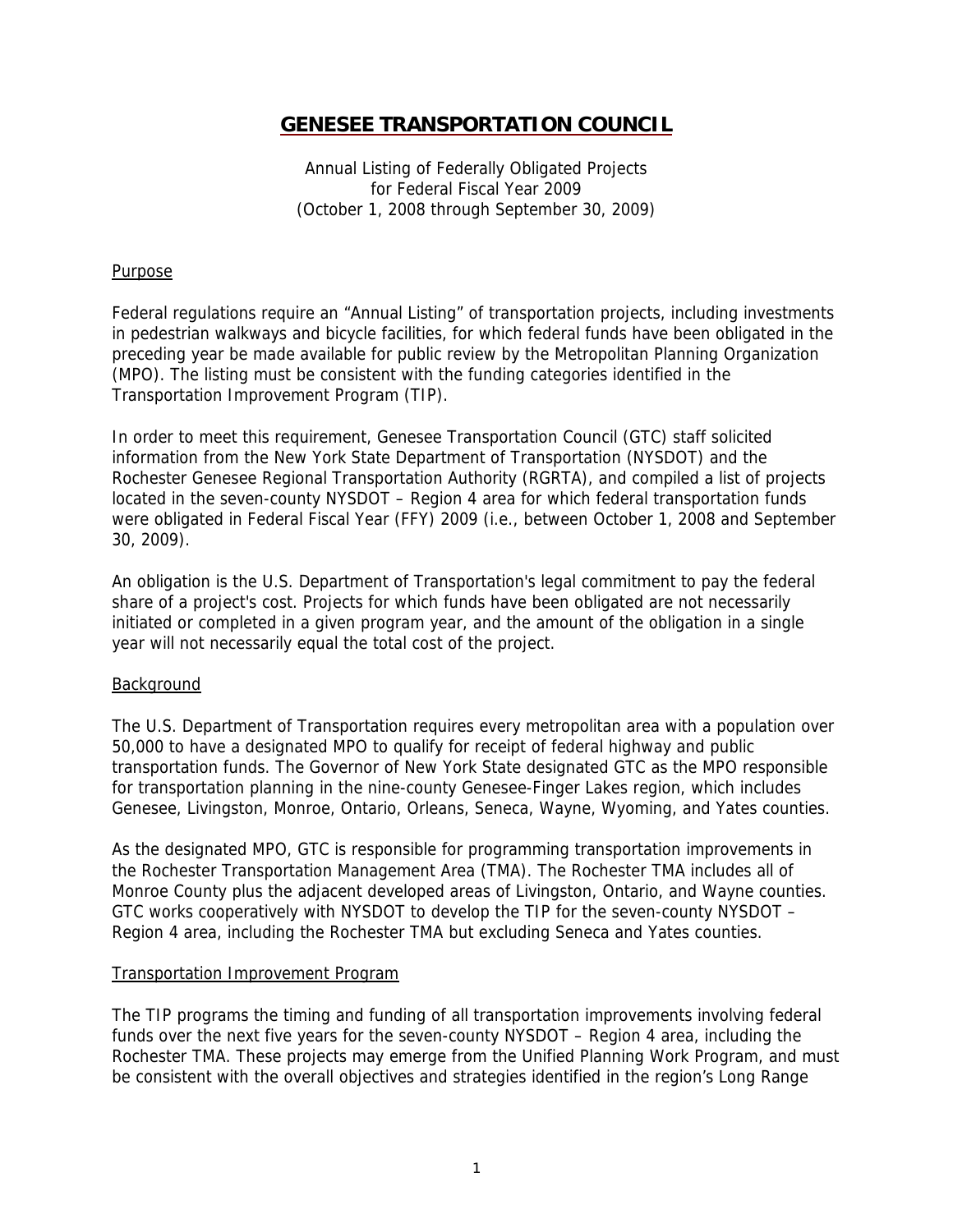Transportation Plan. The TIP can be viewed online at http://www.gtcmpo.org under "Documents".

To guide the TIP development process, GTC established a TIP Development Committee (TDC) comprised of representatives from the TMA counties (Livingston, Monroe, Ontario, and Wayne), the City of Rochester, Rochester Genesee Regional Transportation Authority (RGRTA), and NYSDOT. This Committee also meets regularly to assist GTC and NYSDOT in maintaining the TIP between updates, including review of substantive changes in projects that may require amending the adopted TIP. The Genesee/Finger Lakes Regional Planning Council serves as an advisory member to the TDC.

The key steps in the TIP development process are:

- Solicit project proposals
- Evaluate and rank proposals
- Develop preliminary program
- Conduct public review
- Develop final program
- Adoption by GTC Board

## Public Involvement

The GTC Public Participation Plan establishes specific requirements for public involvement in the development of the TIP. A draft is published for a minimum 30-day public review and is made available in public locations throughout the seven-county NYSDOT – Region 4 area, including the county planning offices, central repository libraries in the Rochester TMA counties, and offices of other public agencies affiliated with GTC. This public review document is also made available through the GTC website.

During the public review period, GTC sponsors at least three public meetings at locations across the Rochester TMA (i.e., City of Rochester, west side suburb, and east side suburb) that include a presentation on the TIP and identification of proposed projects. The purpose of these meetings is to receive verbal and written comments on the public review document. Written comments can also be submitted via fax, email, and regular mail throughout the public review period.

GTC staff provides a synopsis of verbal comments, copies of written comments, and a summary of comments by common project focus to the TDC and the GTC Planning Committee for consideration. If the Planning Committee deems any changes made in response to the public comments to be significant, it must approve a revised public review document that is available for a subsequent 10-day public review period. This public review document includes an explanation of what was changed from the initial public review document. Written public comments may be submitted via fax, email, and regular mail throughout the 10-day public review period.

After the 10-day public review period concludes, the GTC Planning Committee considers any additional public comment and recommends a final draft TIP for GTC Board consideration. The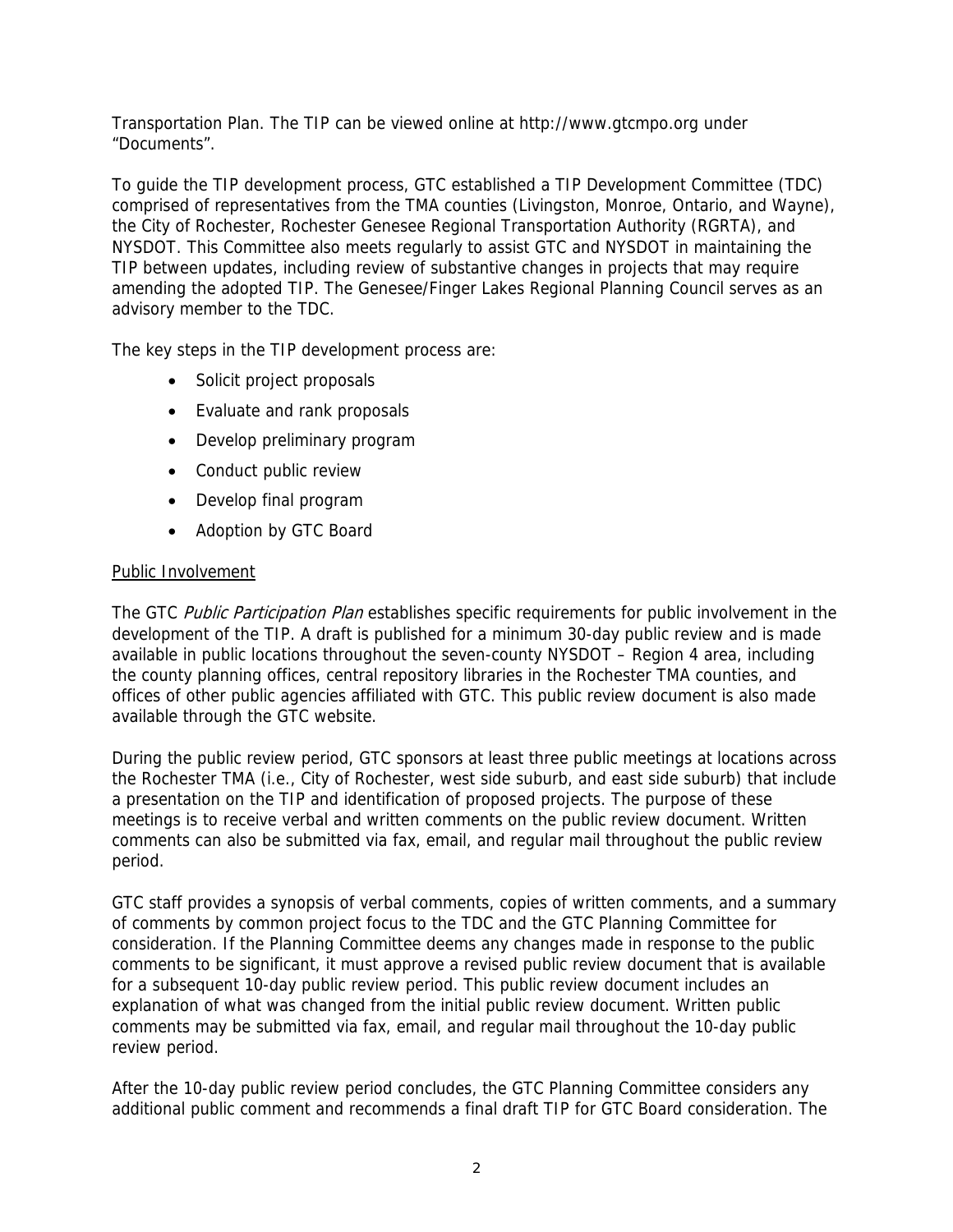GTC Board considers any public comments and adopts the TIP. All GTC Planning Committee and GTC Board meetings are open to the public.

This Annual Listing furthers the GTC commitment to public involvement by providing information regarding the implementation of projects that are programmed in the TIP.

# Annual Listing

The list of obligated projects is organized and presented in a manner consistent with the Transportation Improvement Program (TIP). For each project, the list includes:

- The identifier (TIP  $#$ ) that GTC uses to track projects;
- the identifier (Project Identification Number or PIN) that NYSDOT uses to track projects;
- the project name and description;
- the project sponsor;
- the project phases and amounts of federal funds that were programmed by phase;
- the amounts of federal funds that were obligated by phase prior to FFY 2009; and
- the amounts of federal funds that were obligated by phase in FFY 2009.

The TIP identifies project costs and schedule by phase. These phases are:

- Scoping: This phase includes meetings with project developers and designers, local government representatives, and other involved parties. Decisions are made regarding specific elements that will be included in the project and the range of design alternatives that will be investigated.
- Preliminary Engineering: This phase includes basic engineering work on each alternative, traffic studies, environmental analyses, and other work specific to the project. Public outreach in accordance with state and federal requirements is used to gain community input on the project. A preferred alternative is selected to advance the project.
- Detailed Design: This phase includes detailed engineering work on the preferred alternative. This phase results in the plans and specifications that the construction contractor will work from.
- Right-of-Way Incidentals: This phase includes preparation work required prior to right-of-way acquisition.
- Right-of-Way Acquisition: This phase includes the acquisition of right-of-way (property) necessary to complete the project. Acquisition can be achieved through the purchase of property or an easement.
- Construction: This phase includes all work necessary to build the project.
- Construction Inspection: This phase includes ongoing inspection to ensure construction is performed properly and conforms to specifications.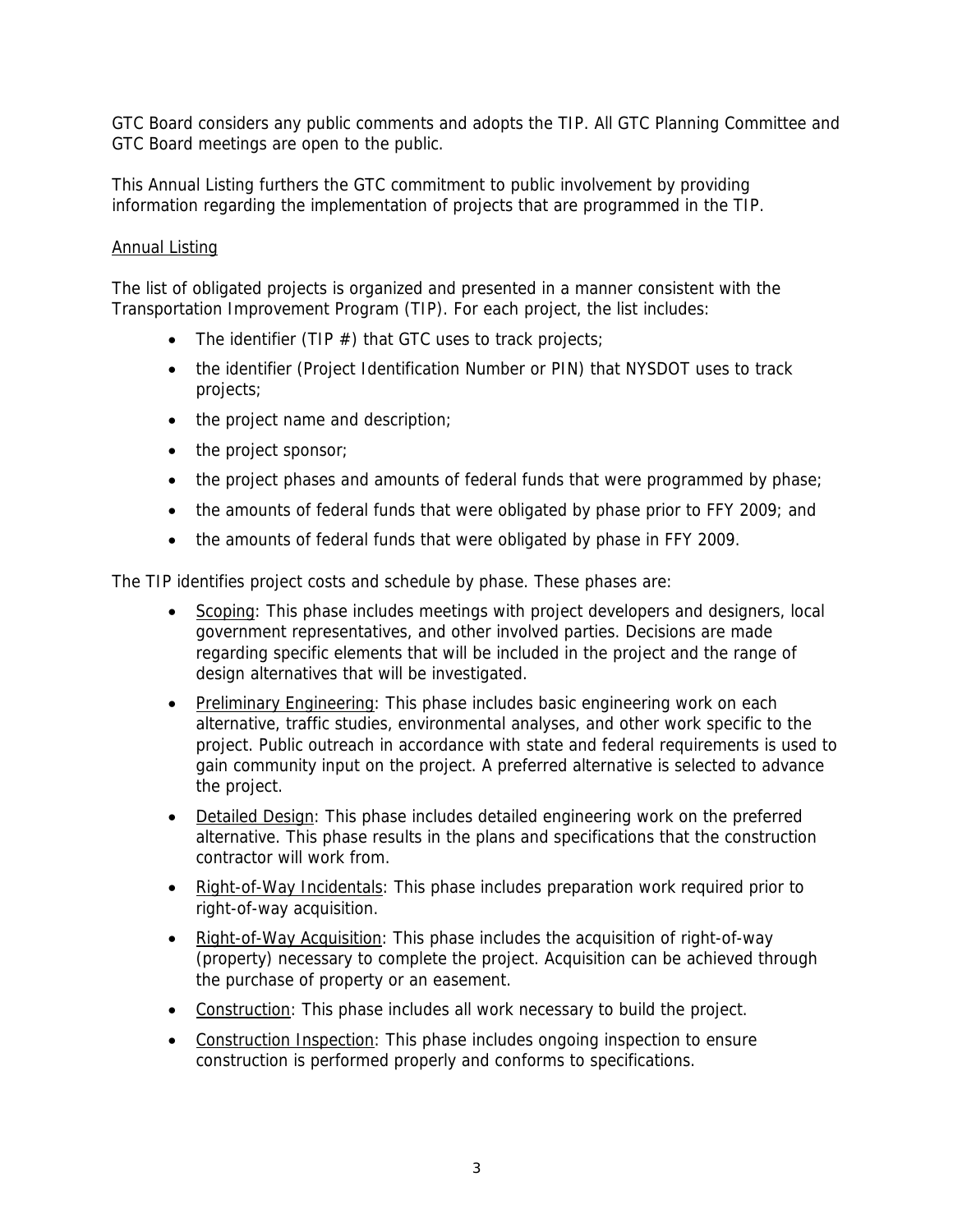• Other: This phase is usually associated with public transportation projects and involves the purchase and acquisition of vehicles and associated preventive maintenance, though in some cases, such as for station, parking, and maintenance/storage facilities, the construction of fixed or permanent facilities is undertaken.

This phase also includes funding for agency staff and/or contractors to perform work that supports the management and operation of the transportation system (e.g., bridge inspection, traffic center operations, etc.).

The attached table lists all projects from the 2007-2012 TIP in the seven-county NYSDOT – Region 4 area for which federal transportation funds were obligated in FFY 2009 and the corresponding phases of the project. A larger number of projects were obligated in FFY 2009 compared to previous years due to federal funds provided through The American Recovery and Reinvestment Act of 2009. Maps presenting the above mentioned projects located within the Rochester TMA are provided.

This report is prepared by Genesee Transportation Council staff. For more information, please contact:

> Genesee Transportation Council 50 West Main Street, Suite 8112 Rochester, NY 14614

> > Phone: (585) 232-6240 Fax: (585) 262-3106 Email: tip@gtcmpo.org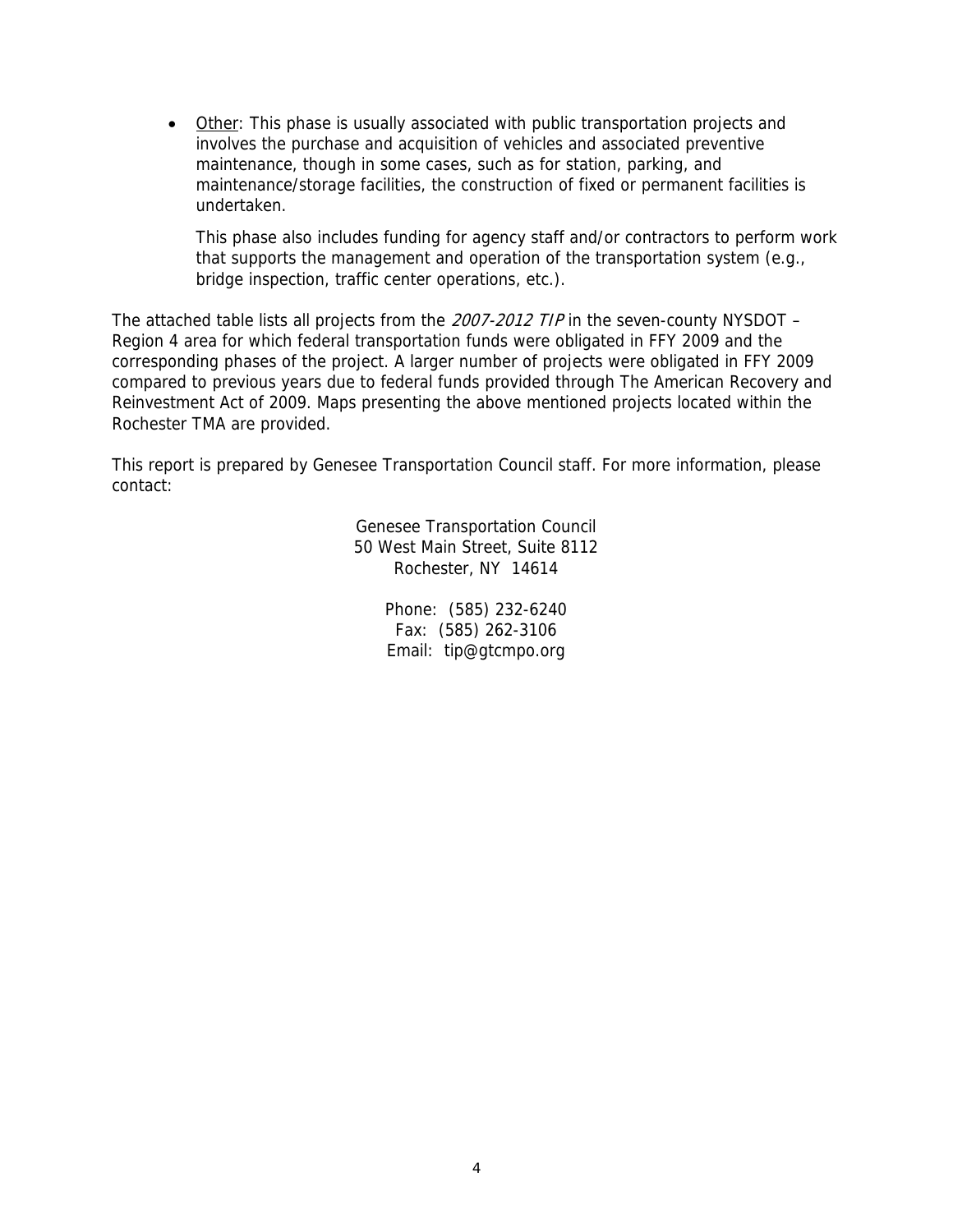| <b>GENESEE TRANSPORTATION COUNCIL</b>                       |  |
|-------------------------------------------------------------|--|
| Annual Listing of Federally Obligated Projects for FFY 2009 |  |

| Project Identifiers     |         | Project Name:                                                                                                                                                                                              | Project<br>Sponsor   | Phases Obligated in<br>FFY 2009                                                                    |                                                         | Federal Funds Federal Funds Federal Funds Map |                                                             | ID             | Federal<br>Funds                               |
|-------------------------|---------|------------------------------------------------------------------------------------------------------------------------------------------------------------------------------------------------------------|----------------------|----------------------------------------------------------------------------------------------------|---------------------------------------------------------|-----------------------------------------------|-------------------------------------------------------------|----------------|------------------------------------------------|
| TIP $#$                 | PIN     | Description                                                                                                                                                                                                |                      |                                                                                                    | Programmed                                              | <b>Obligated Prior</b><br>to FFY 2009         | Obligated in<br>FFY 2009                                    |                | Remaining                                      |
|                         |         | Projects principally located in Monroe County                                                                                                                                                              |                      |                                                                                                    |                                                         |                                               |                                                             |                |                                                |
| <b>Highway Projects</b> |         |                                                                                                                                                                                                            |                      |                                                                                                    |                                                         |                                               |                                                             |                |                                                |
| H01-08-MN1              | 4015.02 | Route 15A (Jarley Rd. - Crittenden Rd.)<br>Rehabilitation/Reconstruction:<br>Reconstruct NYS Route 15A from Jarley Rd. to Crittenden<br>Rd. in the Towns of Brighton and<br>Henrietta                      | <b>NYSDOT</b>        | <b>Detailed Design</b>                                                                             | \$240,000                                               | \$899,000                                     | \$37,000 1                                                  |                | \$0                                            |
| H09-28-MN1              | 4015.34 | NYS Route 15 (NYS Route 252 to I-390) Preventive<br>Maintenance:<br>Conduct Preventive Maintenance on NYS Route 15 from<br>NYS Route 252 to I-390 in the Towns of Brighton and<br>Henrietta                | <b>NYSDOT</b>        | Construction<br>Construction Inspection                                                            | \$2,200,000<br>\$220,000                                | \$0<br>\$0                                    | \$1,968,000 2<br>\$295,000                                  |                | \$232,000<br>\$0                               |
| H01-12-MN1              | 4019.17 | Route 19 in the Village of Brockport:<br>Reconstruct NYS Route 19 (Main St.) in the Village of<br>Brockport                                                                                                | <b>NYSDOT</b>        | <b>ROW Acquisition</b>                                                                             | \$149,600                                               | \$0                                           | \$208,000 3                                                 |                | \$0                                            |
| H09-53-MN1              | 4031.79 | NYS Route 31F (NYS Route 250 to Wayne County Line)<br>Preventive Maintenance:<br>Conduct Preventive Maintenance on NYS Route 31F from<br>NYS Route 250 to the Wayne County Line in the Town of<br>Perinton | <b>NYSDOT</b>        | Construction<br>Construction Inspection                                                            | \$1,136,000<br>\$114,000                                | \$0<br>\$0                                    | \$1,087,000 4<br>\$163,000                                  |                | \$49,000<br>\$0                                |
| H96-04-MN1              | 4046.11 | Route 252 (Jefferson Road) - Stage 2:<br>Rehabilitate NYS Route 252 (Jefferson Rd.) from NYS<br>Route 15 to Ridgeland Rd. in the Town of<br>Henrietta                                                      | <b>NYSDOT</b>        | <b>Detailed Design</b><br><b>ROW Acquisition</b><br>Construction<br><b>Construction Inspection</b> | \$735,200<br>\$6,436,800<br>\$12,956,800<br>\$1,295,200 | \$3,080,000<br>\$6,357,000<br>\$0<br>\$0      | \$209,000 5<br>(\$3,970,000)<br>\$11,879,000<br>\$1,188,000 |                | \$0<br>\$4,049,800<br>\$1,077,800<br>\$107,200 |
| H09-56-MN1              | 4064.10 | NYS Route 64 (NYS Route 96 to Ontario County Line) VPP:<br>Conduct Preventive Maintenance on NYS Route 64 from<br>NYS Route 96 to Ontario County Line in the Towns of<br>Pittsford and Mendon              | <b>NYSDOT</b>        | Construction                                                                                       | \$384,000                                               | \$0                                           | \$679,000 6                                                 |                | \$0                                            |
| H09-55-MN1              | 4096.51 | NYS Route 96 (I-490 to Village of Pittsford):<br>Conduct Preventive Maintenance on NYS Route 96 from 1.<br>490 to Village of Pittsford Line in the Town of Pittsford                                       | <b>NYSDOT</b>        | Construction                                                                                       | \$855,000                                               | \$0                                           | \$940,000                                                   | $\overline{7}$ | \$0                                            |
| H99-05-MN1              | 4104.09 | Route 104 - Greece:<br>Reconstruct and widen Route 104 (W. Ridge Rd.) from<br>N. Greece Rd. to Route 390 in the Town of<br>Greece                                                                          | <b>NYSDOT</b>        | Construction                                                                                       | \$23,227,200                                            | \$29,565,000                                  | \$5,544,000                                                 | -8             | \$0                                            |
| H99-06-MN1              | 4104.22 | Route 104 - Rochester:<br>Reconstruct Route 104 (Ridge Rd.) from Hanford<br>Landing to the Veteran's Bridge in the City of Rochester                                                                       | City of<br>Rochester | Construction                                                                                       | \$15,300,000                                            | \$12,971,000                                  | (\$1,410,000)                                               | 9              | \$3,739,000                                    |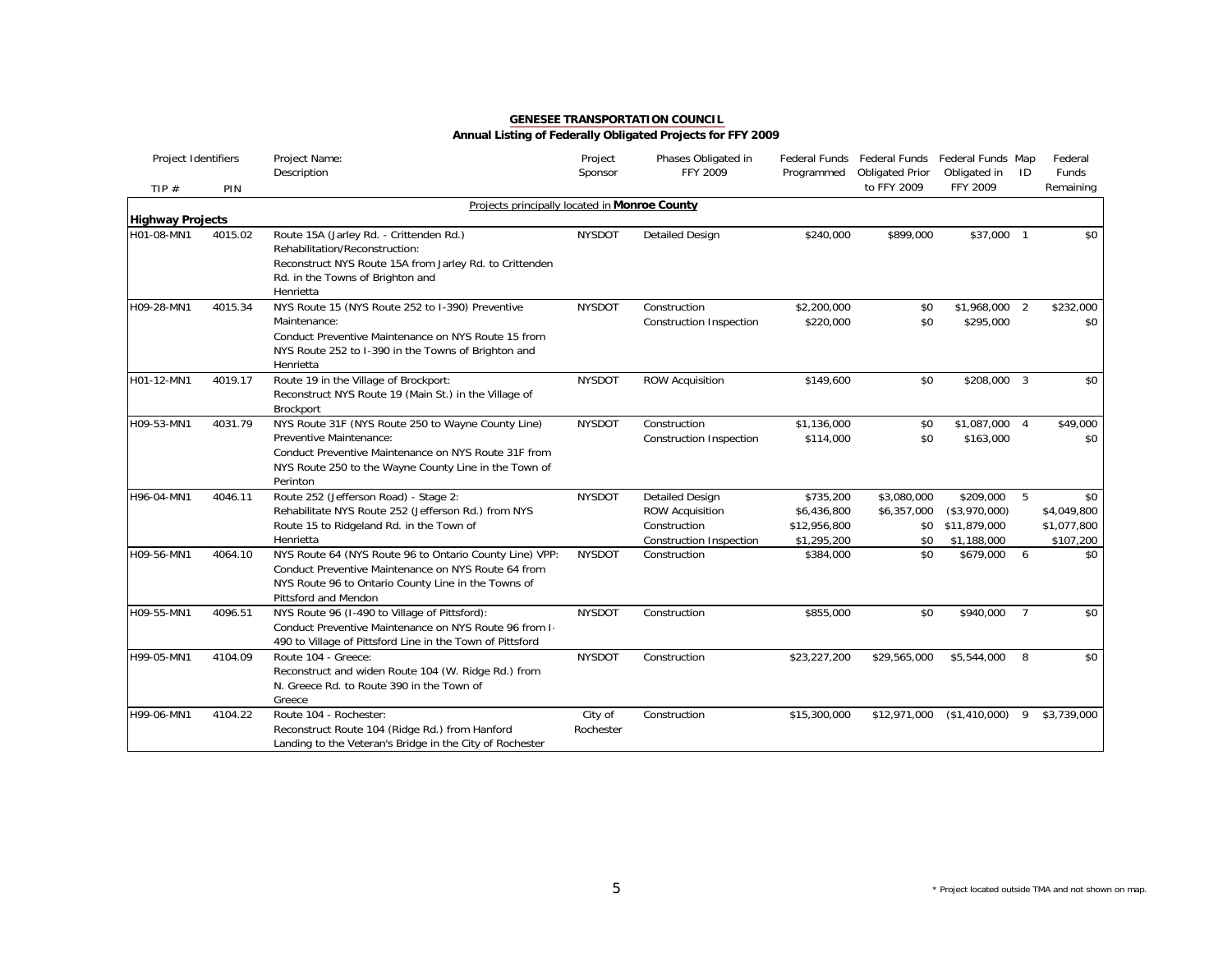| Project Identifiers |         | Project Name:<br>Description                                                                                                                                                                                           | Project<br>Sponsor | Phases Obligated in<br><b>FFY 2009</b>         | Programmed               | Federal Funds Federal Funds<br><b>Obligated Prior</b> | Federal Funds Map<br>Obligated in | ID | Federal<br>Funds           |
|---------------------|---------|------------------------------------------------------------------------------------------------------------------------------------------------------------------------------------------------------------------------|--------------------|------------------------------------------------|--------------------------|-------------------------------------------------------|-----------------------------------|----|----------------------------|
| TIP $#$             | PIN     |                                                                                                                                                                                                                        |                    |                                                |                          | to FFY 2009                                           | FFY 2009                          |    | Remaining                  |
| H09-47-MN1          | 4104.42 | NYS Route 104 (NYS Route 259 to NYS Route 261)<br>Preventive Maintenance:<br>Conduct Preventive Maintenance on NYS Route 104 from<br>NYS Route 259 to NYS Route 261 in the Town of Parma                               | <b>NYSDOT</b>      | Construction<br>Construction Inspection        | \$1,200,000<br>\$120,000 | \$0<br>\$0                                            | \$1,147,000<br>\$173,000          | 10 | \$53,000<br>\$0            |
| $96 - 10$           | 4153.01 | Route 153 from Commercial Street to Linden Avenue                                                                                                                                                                      | <b>NYSDOT</b>      | Construction                                   | \$1,739,000              | \$2,361,000                                           | \$54,000                          | 11 | \$0                        |
| H01-11-MN1          | 4153.03 | Route 153 (Washington Road):<br>Reconstruct Rt 153 (Washington Rd) from Rt 96 to Rt<br>940U (W. Commercial St) in the Town and Village of<br>Pittsford                                                                 | <b>NYSDOT</b>      | Construction                                   | \$2,736,000              | \$2,517,000                                           | $$473,000$ 12                     |    | \$0                        |
| H99-07A-MN1         | 4252.02 | Route 252 (Jefferson Road) - Stage 1:<br>Reconstruct and widen Route 252 (Jefferson Rd.) from<br>Ballantyne Rd. Bridge to RIT & Route 383 (Scottsville<br>Rd.) from Route 252 to Railroad                              | <b>NYSDOT</b>      | Construction                                   | \$13,640,000             | \$16,767,000                                          | \$246,000                         | 13 | \$0                        |
| H09-46-MN1          | 4259.06 | NYS Route 259 (Colby Street to Big Ridge Road)<br>Preventive Maintenance:<br>Conduct Preventive Maintenance on NYS Route 259 from<br>Colby Street to Big Ridge Road in the Town of Odgen<br>and Village of Spencerport | <b>NYSDOT</b>      | Construction<br><b>Construction Inspection</b> | \$1,318,000<br>\$132,000 | \$0<br>\$0                                            | \$1,261,000<br>\$189,000          | 14 | \$57,000<br>\$0            |
| H09-32-MN1          | 4261.06 | NYS Route 261 (NYS Rte 104 to NYS Rte 18) VPP:<br>Conduct Preventive Maintenance on NYS Route 261 from<br>NYS Route 104 to NYS Route 18 in the Town of Greece                                                          | <b>NYSDOT</b>      | Construction                                   | \$235,000                | \$0                                                   | \$329,000                         | 15 | \$0                        |
| H96-02B-MN1         | 4390.13 | Route 390 @ I-490 Interchange Improvements:<br>Reconstruct the NYS Route 390/1-390 & 1-490<br>interchange in the Town of Gates and City of Rochester                                                                   | <b>NYSDOT</b>      | Preliminary Design                             | \$2,000,000              | \$0                                                   | \$1,800,000                       | 16 | \$200,000                  |
| H05-32-MN1          | 4390.29 | I-390 Ramps at Exits 12, 13, and 14 Preventive<br>Maintenance:<br>Conduct preventive maintenance activities on the I-390<br>ramps at exits 12, 13, and 14 in the Town of<br>Henrietta                                  | <b>NYSDOT</b>      | Construction                                   | \$1,178,000              | \$1,133,000                                           | \$96,000                          | 17 | \$0                        |
| H07-66-MN1          | 4390.53 | Route 15A Access Right of Way Control (East Side):<br>Secure right-of-way adjacent to the 1-390 north exit to<br>Route 15A in the Town of Brighton                                                                     | <b>NYSDOT</b>      | <b>ROW Acquisition</b>                         | \$1,143,000              | \$0                                                   | \$878,000                         | 18 | \$265,000                  |
| H09-87-MN1          | 4390.55 | I-390 (NYS Thruway to I590) VPP:<br>Resurface I-390 from the New York State Thruway to I-<br>590 in the Town of Henrietta                                                                                              | <b>NYSDOT</b>      | Construction<br>Construction Inspection        | \$3,455,000<br>\$345,000 | \$0<br>\$0                                            | \$1,966,000<br>\$295,000          |    | 19 \$1,489,000<br>\$50,000 |
| H96-02-MN1          | 4390.58 | Route 390 Construction:<br>Rehabilitate NYS Route 390 from Trolley Blvd. to NYS<br>Route 104 in the Towns of Gates and Greece and the<br>City of Rocheter                                                              | <b>NYSDOT</b>      | Construction<br>Construction Inspection        | \$2,448,000<br>\$244,800 |                                                       | \$2,647,000<br>\$132,000          | 20 | \$0<br>\$112,800           |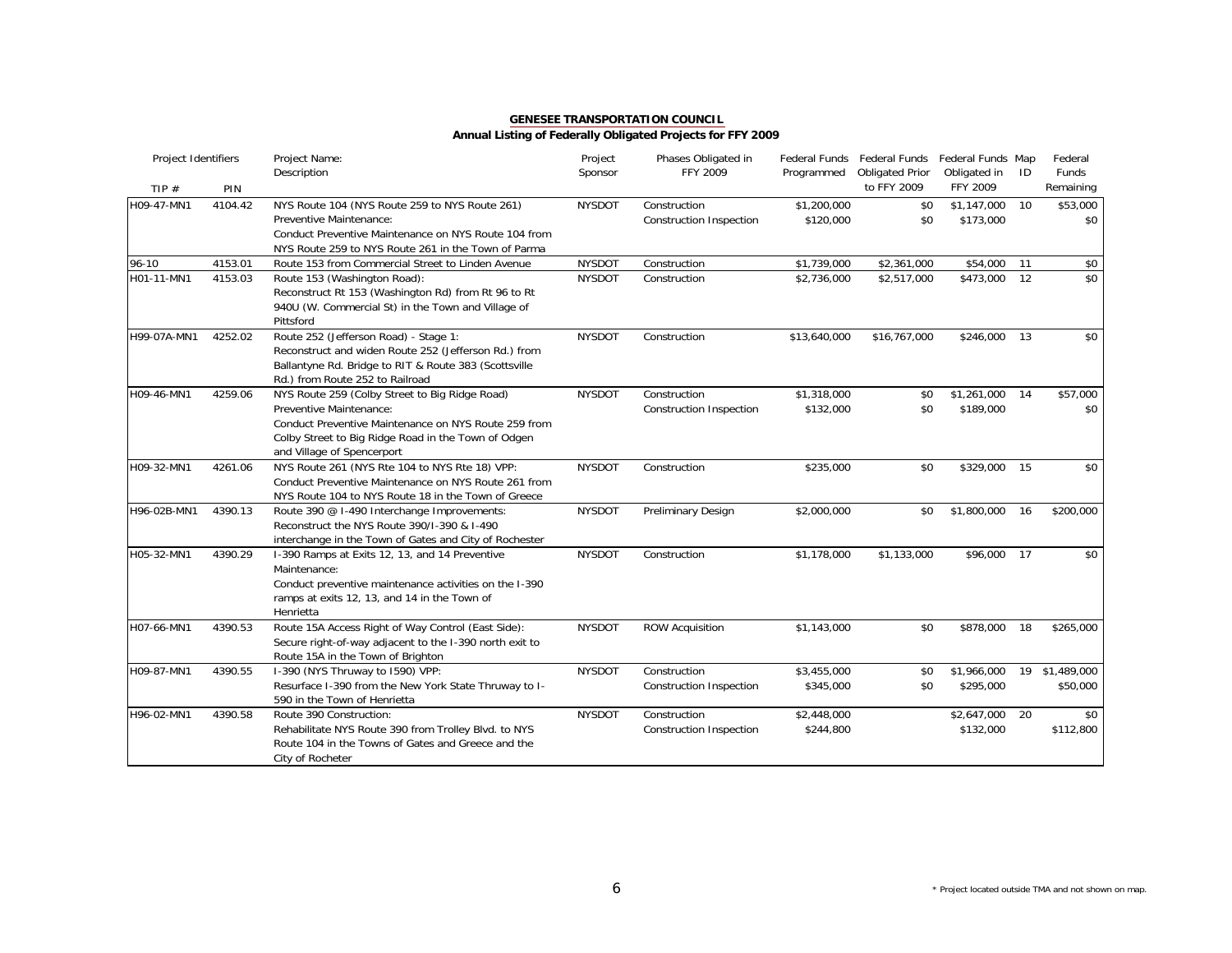| <b>GENESEE TRANSPORTATION COUNCIL</b>                       |  |
|-------------------------------------------------------------|--|
| Annual Listing of Federally Obligated Projects for FFY 2009 |  |

| Project Identifiers |         | Project Name:<br>Description                                                                                                                                                                                                 | Project<br>Sponsor | Phases Obligated in<br>FFY 2009                                   | Programmed                          | Federal Funds Federal Funds<br><b>Obligated Prior</b> | Federal Funds Map<br>Obligated in    | ID | Federal<br>Funds        |
|---------------------|---------|------------------------------------------------------------------------------------------------------------------------------------------------------------------------------------------------------------------------------|--------------------|-------------------------------------------------------------------|-------------------------------------|-------------------------------------------------------|--------------------------------------|----|-------------------------|
| TIP $#$             | PIN     |                                                                                                                                                                                                                              |                    |                                                                   |                                     | to FFY 2009                                           | FFY 2009                             |    | Remaining               |
| H07-20-MN1          | 4490.13 | I-490 & Rt. 204 Preventive Maintenance:<br>Conduct preventive maintenance on I-490 from NYS<br>Route 204 to NYS Route 386 and on NYS Route 204 from<br>I-490 to Pixley Rd. in the Towns of Gates and Chili                   | <b>NYSDOT</b>      | Construction                                                      | \$2,035,800                         | \$2,198,000                                           | \$475,000                            | 21 | \$0                     |
| H07-21-MN1          | 4490.28 | I-490 Preventive Maintenance (Rt. 259 to Thruway):<br>Conduct preventive maintenance on I-490 from NYS<br>Route 259 to the New York State Thruway (I-90) in the<br>Towns of Chili, Riga, and LeRoy                           | <b>NYSDOT</b>      | Construction                                                      | \$1,436,000                         | \$837,000                                             | \$100,000                            | 22 | \$499,000               |
| H07-22-MN1          | 4490.29 | I-490 Preventive Maintenance (Rt. 386 to Rt. 259):<br>Conduct preventive maintenance on I-490 from NYS<br>Route 386 to NYS Route 259 in the Town of Chili                                                                    | <b>NYSDOT</b>      | Construction<br><b>Construction Inspection</b>                    | \$3,125,700<br>\$156,600            | \$0<br>\$0                                            | \$3,006,000<br>\$300,000             | 23 | \$119,700<br>\$0        |
| H09-31-MN1          | 4531.06 | NYS Route 531 (NYS Route 36 to I-490) MbC:<br>Rehabilitate NYS Route 531 from NYS Route 36 to 1-490<br>in the Towns of Gates and Ogden                                                                                       | <b>NYSDOT</b>      | Construction<br>Construction Inspection                           | \$3,171,000<br>\$317,000            | \$0<br>\$0                                            | \$2,170,000<br>\$325,000             |    | 24 \$1,001,000<br>\$0   |
| H01-07-MN1          | 4590.07 | I-590 Interchange at Winton Road:<br>Reconstruct the interchange at I-590 and Winton Rd. in<br>the Town of Brighton                                                                                                          | <b>NYSDOT</b>      | <b>Preliminary Engineering</b>                                    | \$164,430                           | \$1,570,000                                           | \$44,000                             | 25 | \$0                     |
| H03-37-MN1          | 4590.11 | Route 590 Reconstruction; Titus to SeaBreeze:<br>Reconstruct NYS Route 590 from Titus Ave. to SeaBreeze<br>(Culver Rd.) in the Town of Irondequoit                                                                           | <b>NYSDOT</b>      | <b>ROW Acquisition</b>                                            | \$388,800                           | \$727,000                                             | \$250,000                            | 26 | \$0                     |
| H07-23-MN1          | 4590.13 | Route 590 Preventive Maintenance (Blossom Rd. to<br>Norton St.):<br>Conduct preventive maintenance on NYS Route 590 from<br>Blossom Rd. to Norton St. in the City of Rochester, Town<br>of Brighton, and Town of Irondequoit | <b>NYSDOT</b>      | Construction<br>Construction Inspection                           | \$2,277,600<br>\$0                  | \$0<br>\$0                                            | \$2,118,000<br>\$254,000             | 27 | \$159,600<br>\$0        |
| H99-24-MN1          | 4752.96 | Elmwood Avenue:<br>Reconstruct Elmwood Avenue from Hollywood Avenue to<br>Clover Street in the Town of Brighton                                                                                                              | Monroe<br>County   | <b>Detailed Design</b>                                            | \$73,000                            | \$0                                                   | \$73,000                             | 28 | \$0                     |
| H01-13-MN1          | 4753.07 | Mill Road:<br>Reconstruct Mill Rd. from Long Pond Rd. to North Ave. in<br>the Town of Greece                                                                                                                                 | Monroe<br>County   | <b>Detailed Design</b><br>Construction                            | \$96,760<br>\$4,308,280             | \$624,000<br>\$5,564,000                              | \$8,000 29<br>\$35,000               |    | \$0<br>\$0              |
| H01-02-MN1          | 4753.46 | Janes Road:<br>Reconstruct Janes Rd. from Long Pond Rd. to Island<br>Cottage Rd. in the Town of Greece                                                                                                                       | Town of<br>Greece  | <b>Detailed Design</b><br>Construction<br>Construction Inspection | \$264,800<br>\$576,000<br>\$360,000 | \$0<br>\$0<br>\$0                                     | \$20,000<br>\$6,048,000<br>\$492,000 | 30 | \$244,800<br>\$0<br>\$0 |
| H05-04-MN1          | 4753.79 | Dorsey Road Reconstruction:<br>Reconstruct Dorsey Rd. from Mt. Read Blvd. to Dewey<br>Ave. in the Town of Greece                                                                                                             | Monroe<br>County   | Scoping/PE<br>ROW Incidentals                                     | \$113,600<br>\$3,200                | \$135,000<br>\$18,000                                 | \$148,000 31<br>(\$2,000)            |    | \$0<br>\$0              |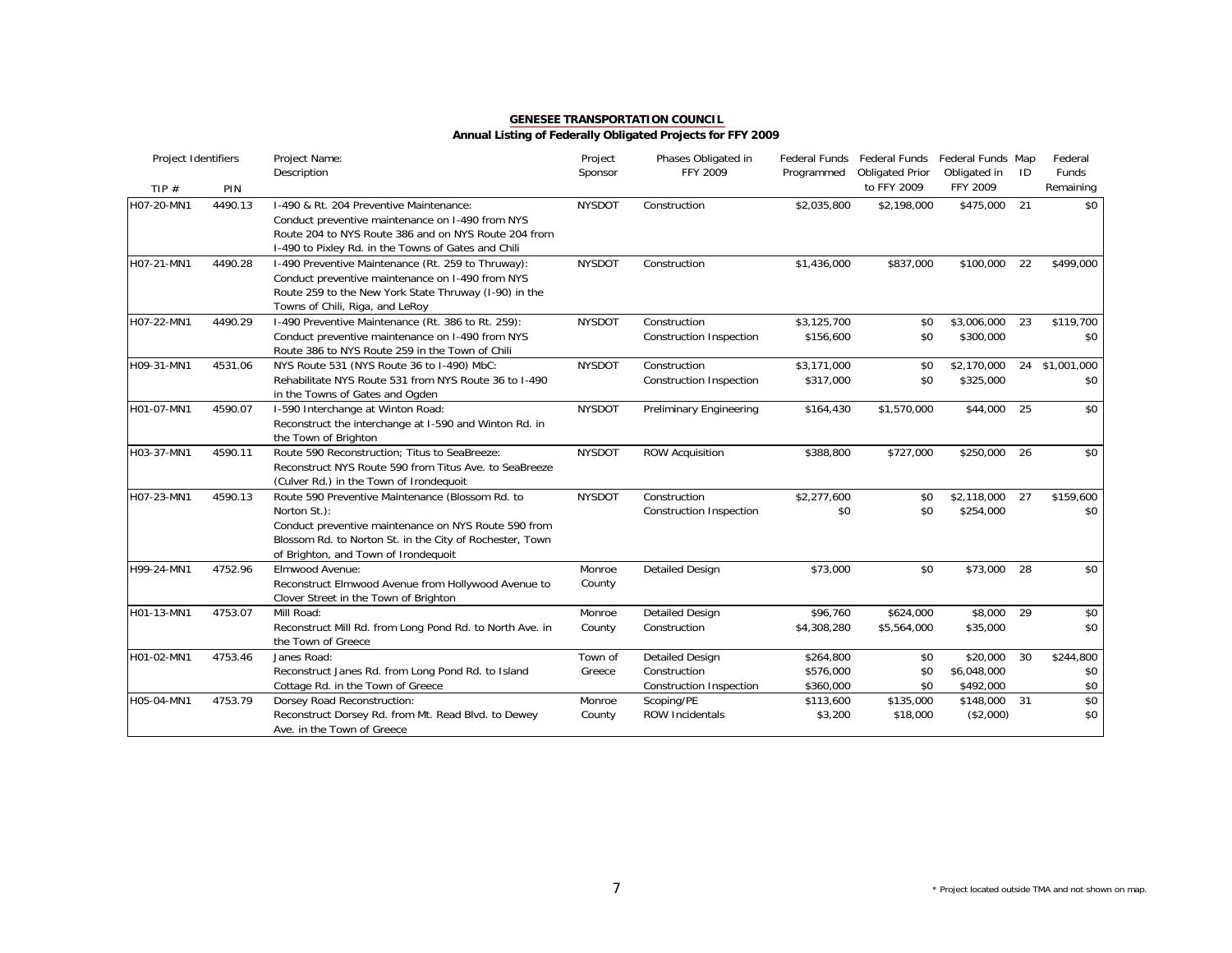| <b>GENESEE TRANSPORTATION COUNCIL</b>                       |  |
|-------------------------------------------------------------|--|
| Annual Listing of Federally Obligated Projects for FFY 2009 |  |

| Project Identifiers |         | Project Name:                                                                                                                                                                               | Project              | Phases Obligated in                                     |                                    | Federal Funds Federal Funds Federal Funds Map |                                       |    | Federal            |
|---------------------|---------|---------------------------------------------------------------------------------------------------------------------------------------------------------------------------------------------|----------------------|---------------------------------------------------------|------------------------------------|-----------------------------------------------|---------------------------------------|----|--------------------|
| TIP $#$             | PIN     | Description                                                                                                                                                                                 | Sponsor              | FFY 2009                                                | Programmed                         | <b>Obligated Prior</b><br>to FFY 2009         | Obligated in<br>FFY 2009              | ID | Funds<br>Remaining |
| H05-07-MN1          | 4753.81 | Ridgeway Avenue Improvements:<br>Reconstruct Ridgeway Ave. from Ramona St. to Minder<br>St. in the City of Rochester                                                                        | City of<br>Rochester | Scoping/PE                                              | \$93,500                           | \$41,000                                      | \$95,000                              | 32 | \$0                |
| H03-41-MN1          | 4754.11 | Big Ridge Road Reconstruction:<br>Reconstruct Big Ridge Rd. from the Spencerport Village<br>Line to Gillett Rd. in the Town of Ogden                                                        | Monroe<br>County     | <b>Detailed Design</b>                                  | \$105,000                          | \$105,000                                     | \$228,000                             | 33 | \$0                |
| H03-43-MN1          | 4754.13 | Jefferson Avenue, Ayrault Road to Route 31F:<br>Reconstruct Jefferson Ave. from Ayrault Rd. to NYS<br>Route 31F in the Town of Perinton                                                     | Monroe<br>County     | <b>ROW Acquisition</b>                                  | \$79,200                           | \$93,000                                      | \$273,000                             | 34 | \$0                |
| H03-42-MN1          | 4754.14 | Mill Road II:<br>Reconstruct Mill Rd. from Manitou Rd. to Larkin Creek in<br>the Town of Greece                                                                                             | Monroe<br>County     | <b>ROW Acquisition</b>                                  | \$120,400                          | \$386,000                                     | \$16,000                              | 35 | \$0                |
| H05-17-MN1          | 4754.18 | University Avenue/ArtWalk II<br>Reconstruct University Ave. from Goodman St. to Union<br>St. and extend the existing ARTWalk transportation<br>enhancement project in the City of Rochester | City of<br>Rochester | Construction                                            | \$4,028,100                        | \$0                                           | \$3,839,000                           | 36 | \$189,100          |
| H05-21-MN1          | 4754.25 | Erie Station Road Reconstruction:<br>Reconstruct Erie Station Rd. from NYS Route 15 to I-390<br>in the Town of Henrietta                                                                    | Monroe<br>County     | Scoping/PE                                              | \$67,150                           | \$0                                           | \$68,000                              | 37 | \$0                |
| H05-19-MN1          | 4754.26 | Lyell Avenue Reconstruction:<br>Reconstruct Lyell Ave. from Union St. (NYS Route 259) to<br>the Spencerport Village line in the Town of Ogden                                               | Monroe<br>County     | <b>ROW Incidentals</b><br><b>ROW Acquisition</b>        | \$12,000<br>\$32,000               | \$0<br>\$0                                    | \$48,000 38<br>\$151,000              |    | \$0<br>\$0         |
| H05-20-MN1          | 4754.28 | Long Pond Road Reconstruction:<br>Reconstruct Long Pond Rd. from Larkins Creek to the<br>Lake Ontario State Parkway (LOSP) in the Town of                                                   | Monroe<br>County     | <b>Detailed Design</b><br><b>ROW Acquisition</b>        | \$80,000<br>\$16,000               | \$0<br>\$0                                    | \$80,000<br>\$10,000                  | 39 | \$0<br>\$6,000     |
| H05-22-MN1          | 4754.29 | Portland Avenue Reconstruction:<br>Reconstruct Portland Ave. from the Rochester City line to<br>Titus Ave. in the Town of Irondequoit                                                       | Monroe<br>County     | Scoping/PE<br><b>Detailed Design</b>                    | \$99.900<br>\$66,600               | \$0<br>\$0                                    | \$108,000<br>\$72,000                 | 40 | \$0<br>\$0         |
| H07-09-MN1          | 4754.39 | North Winton Road Improvements:<br>Reconstruct North Winton Rd. from Blossom Rd. to<br>Corwin Rd. in the City of Rochester                                                                  | City of<br>Rochester | Scoping/PE<br><b>Detailed Design</b><br>ROW Incidentals | \$152,000<br>\$100,000<br>\$12,000 | \$0<br>\$0<br>\$0                             | \$152,000<br>\$100,000<br>\$12,000    | 41 | \$0<br>\$0<br>\$0  |
| H07-10-MN1          | 4754.40 | Waring Road Improvements:<br>Reconstruct Waring Rd. from Culver Rd. to Norton St. in<br>the City of Rochester                                                                               | City of<br>Rochester | Scoping/PE<br><b>Detailed Design</b><br>ROW Incidentals | \$25,200<br>\$16,650<br>\$4,770    | \$0<br>\$0<br>\$0                             | \$224,000 42<br>\$149,000<br>\$20,000 |    | \$0<br>\$0<br>\$0  |
| H07-65-MN1          | 4755.16 | Hylan Drive (Calkins Rd. to Rt. 252) Rehabilitation:<br>Rehabilitate Hylan Drive from Calkins Rd. to Route 252<br>(Jefferson Rd.) in the Town of Henrietta                                  | Monroe<br>County     | Construction                                            | \$836,550                          | \$709,000                                     | \$53,000                              | 43 | \$74,550           |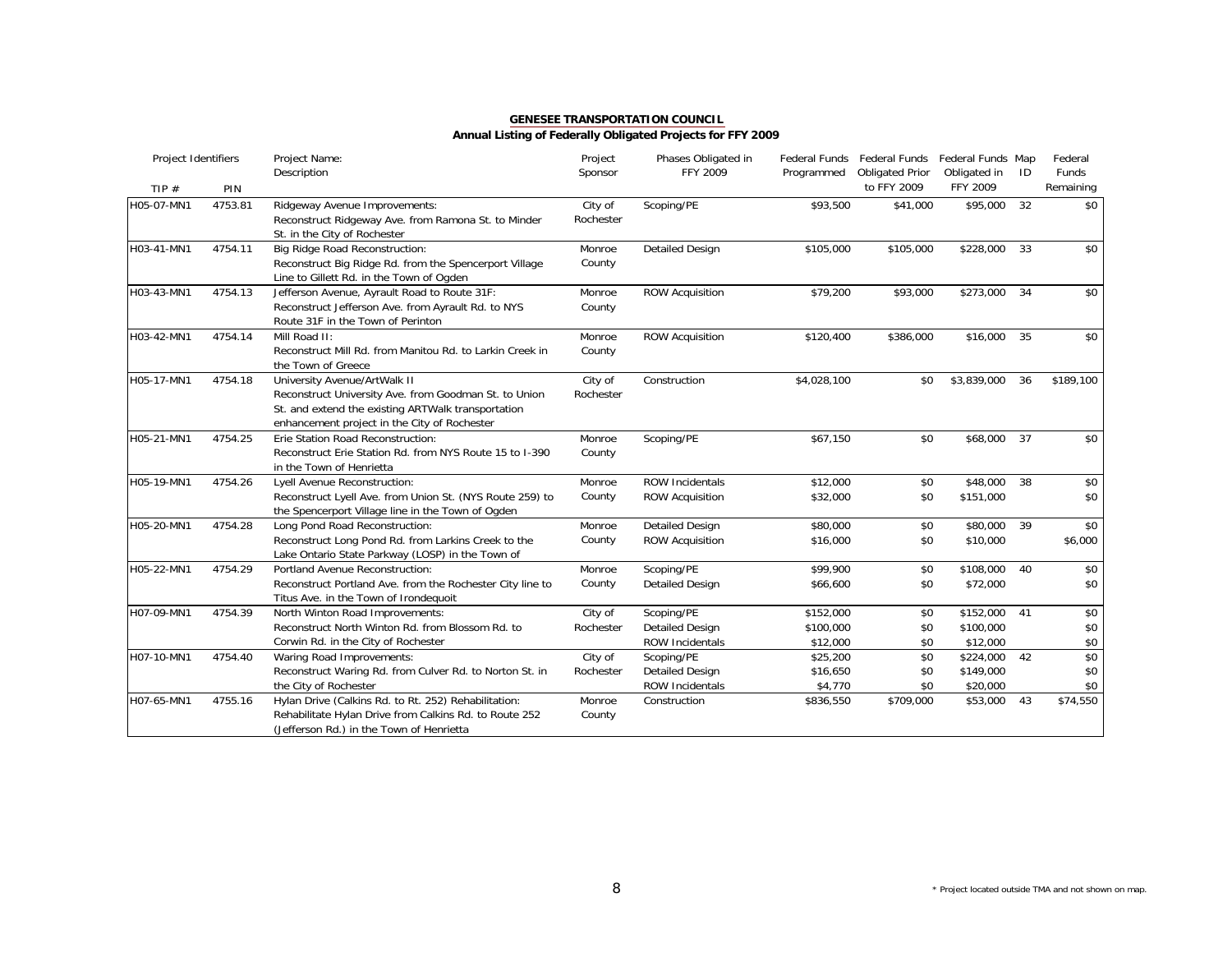| Project Identifiers |         | Project Name:<br>Description                                                                                                                                                                                                   | Project<br>Sponsor       | Phases Obligated in<br><b>FFY 2009</b>  | Programmed               | Federal Funds Federal Funds<br><b>Obligated Prior</b> | Federal Funds Map<br>Obligated in | -ID | Federal<br>Funds |
|---------------------|---------|--------------------------------------------------------------------------------------------------------------------------------------------------------------------------------------------------------------------------------|--------------------------|-----------------------------------------|--------------------------|-------------------------------------------------------|-----------------------------------|-----|------------------|
| TIP $#$             | PIN     |                                                                                                                                                                                                                                |                          |                                         |                          | to FFY 2009                                           | <b>FFY 2009</b>                   |     | Remaining        |
| H07-68-MN1          | 4805.46 | Bridge Deck and Joint Repairs on I-390 and I-590:<br>Conduct element-specific preventive maintenance on<br>thirteen bridges on I-390 and I-590 over various roads in<br>the Towns of Brighton and Henrietta.                   | <b>NYSDOT</b>            | Construction<br>Construction Inspection | \$956,700<br>\$95,400    | \$0<br>\$0                                            | \$1,255,000<br>\$151,000          |     | \$0<br>\$0       |
| H07-69-MN1          | 4805.49 | Bridge Steel and Concrete Repairs on I-390, I-490,<br>& I-590:<br>Conduct element-specific preventive maintenance on<br>thirteen bridges on I-390, I-490, and I-590 over various<br>roads in Monroe County.                    | <b>NYSDOT</b>            | Construction                            | \$608,400                | \$0                                                   | \$23,000                          |     | \$585,400        |
| H01-16-MN1          | 4932.72 | Emerson Street Railroad Crossing:<br>Reconstruct Emerson Street railroad crossing (CSXT<br>Railroad) in the City of Rochester                                                                                                  | <b>NYSDOT</b>            | Construction                            | \$131,200                | \$0                                                   | \$66,000                          | 44  | \$65,200         |
| H03-25-MN1          | 4933.15 | Hague Street Railroad Crossing:<br>Reconstruct the Hague Street Railroad Crossing (CSXT)<br>in the City of Rochester                                                                                                           | <b>NYSDOT</b>            | Construction                            | \$143,100                | \$249,000                                             | \$61,000                          | 45  | \$0              |
| H03-27-MN1          | 4933.46 | Main Street Railroad Crossing:<br>Reconstruct the Main Street (NYS Route 250) railroad<br>crossing (CSXT) in the Village of Fairport                                                                                           | <b>NYSDOT</b>            | Construction                            | \$216,900                | \$218,000                                             | \$284,000                         | 46  | \$0              |
| H09-34-MN1          | 4947.21 | Lake Ontario State Parkway Eastbound (Payne Beach Rd.<br>to NYS Route 390) VPP:<br>Conduct Preventive Maintenance on Lake Ontario State<br>Parkway eastbound from Payne Beach Road to NYS<br>Route 390 in the Town of Greece   | <b>NYSDOT</b>            | Construction                            | \$955,000                | \$0                                                   | \$864,000                         | 47  | \$91,000         |
| H03-39-MN1          | 4190.04 | Thruway Rehabilitation, Interchange 45 to 46:<br>Pavement, drainage, and safety improvements from<br>Interchange 45 (Victor) to Interchange 46 (Henrietta)                                                                     | NYS Thruway<br>Authority | Construction                            | \$19,008,000             | \$12,000,000                                          | (\$276,000)                       |     | 48 \$7,284,000   |
| H09-16-MN1          | 4LS0.15 | City of Rochester Highway Preventive Maintenance and<br>Rehabilitation<br>Conduct Highway Preventive Maintenance or<br>Rehabilitation at 7 locations in the City of Rochester<br>(PINs 4LS015, 4LS018, 4LS019, 4LS020, 4LS021, | City of<br>Rochester     | Construction<br>Construction Inspection | \$1,222,000<br>\$120,000 | \$0<br>\$0                                            | \$2,101,000<br>\$200,000          | 49  | \$0<br>\$0       |
| H09-22-MN1          | 4LS0.22 | City of Rochester Highway Rehabilitation and<br>Enhancement<br>Conduct Highway Rehabilitation or Enhancement at 3<br>locations in the City of Rochester (PINs 4LS022, 4LS025,<br>and 4LS028)                                   | City of<br>Rochester     | Construction<br>Construction Inspection | \$2,317,000<br>\$232,000 | \$0<br>\$0                                            | \$2,316,000<br>\$233,000          | 50  | \$1,000<br>\$0   |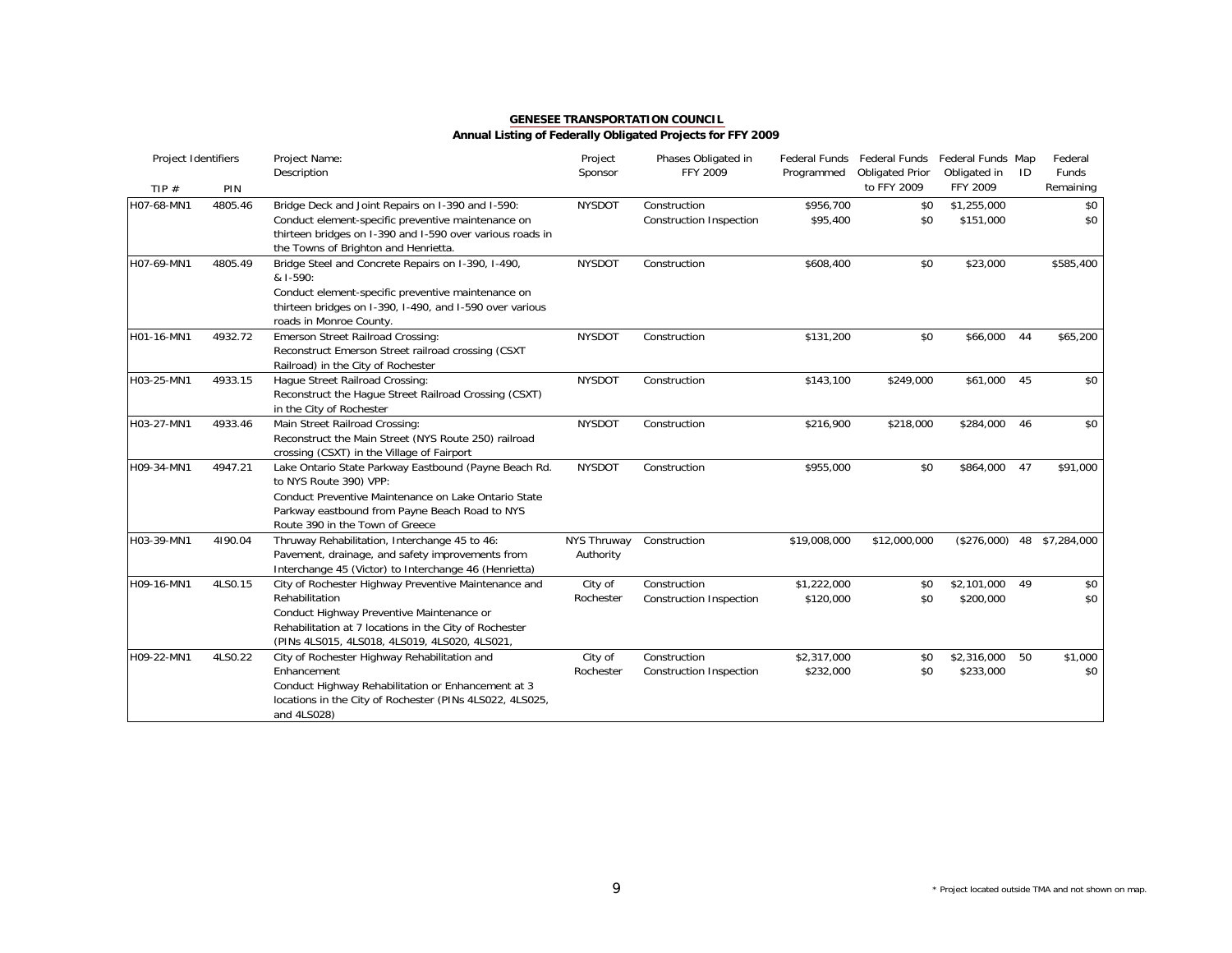| Project Identifiers    |         | Project Name:<br>Description                                                                                                                                                                                                   | Project<br>Sponsor   | Phases Obligated in<br><b>FFY 2009</b>                            | Programmed                           | Federal Funds Federal Funds<br><b>Obligated Prior</b> | Federal Funds Map<br>Obligated in        | ID | Federal<br><b>Funds</b>      |
|------------------------|---------|--------------------------------------------------------------------------------------------------------------------------------------------------------------------------------------------------------------------------------|----------------------|-------------------------------------------------------------------|--------------------------------------|-------------------------------------------------------|------------------------------------------|----|------------------------------|
| TIP $#$                | PIN     |                                                                                                                                                                                                                                |                      |                                                                   |                                      | to FFY 2009                                           | FFY 2009                                 |    | Remaining                    |
| H09-26-MN1             | 4LS0.30 | Monroe County Highway Rehabilitation<br>Conduct Highway Rehabilitation at 6 locations in Monroe<br>County (PINs 4LS030, 4LS031, 4LS044, 4LS053, 4LS055,<br>and 4LS056)                                                         | Monroe<br>County     | Construction<br>Construction Inspection                           | \$5,532,000<br>\$293,000             | \$0<br>\$0                                            | \$5,345,000<br>\$535,000                 | 51 | \$187,000<br>\$0             |
| H09-29-MN1             | 4LS0.32 | Monroe County Highway Rehabilitation<br>Conduct Highway Rehabilitation at 7 locations in Monroe<br>County (PINs 4LS032, 4LS033, 4LS039, 4LS045, 4LS050,<br>4LS051, and 4LS059)                                                 | Monroe<br>County     | Construction<br>Construction Inspection                           | \$3,377,000<br>\$178,000             | \$0<br>\$0                                            | \$3,239,000<br>\$316,000                 | 52 | \$138,000<br>\$0             |
| H09-33-MN1             | 4LS0.34 | Monroe County Highway Rehabilitation<br>Conduct Highway Rehabilitation at 9 locations in Monroe<br>County (PINs 4LS034, 4LS037, 4LS038, 4LS046, 4LS047,<br>4LS048, 4LS049, 4LS057, and 4LS062)                                 | Monroe<br>County     | Construction<br><b>Construction Inspection</b>                    | \$6,100,000<br>\$220,000             | \$0<br>\$0                                            | \$5,940,000 53<br>\$165,000              |    | \$160,000<br>\$55,000        |
| <b>Bridge Projects</b> |         |                                                                                                                                                                                                                                |                      |                                                                   |                                      |                                                       |                                          |    |                              |
| B07-06-MN1             | 4018.01 | Rt. 18 over Moorman Creek Reconstruction:<br>Reconstruct the NYS Route 18 bridge over Moorman<br>Creek in the Town of Clarkson                                                                                                 | <b>NYSDOT</b>        | Scoping/PE<br><b>Detailed Design</b><br><b>ROW Incidentals</b>    | \$16,000<br>\$0<br>\$5,000           | \$0<br>\$0<br>\$0                                     | \$108,000 54<br>\$72,000<br>\$11,000     |    | \$0<br>\$0<br>\$0            |
| B01-04-MN1             | 4031.37 | Route 31 Bridge - Clarkson:<br>Replace the NYS Route 31 bridge over the Erie Canal in<br>the Town of Clarkson                                                                                                                  | <b>NYSDOT</b>        | <b>Detailed Design</b><br>Construction<br>Construction Inspection | \$79,200<br>\$2,972,800<br>\$297,600 | \$79,000<br>\$0<br>\$0                                | \$370,000 55<br>\$2,472,000<br>\$247,000 |    | \$0<br>\$500,800<br>\$50,600 |
| B09-15-MN1             | 4031.39 | NYS Route 31F Bridge over Irondequoit Creek<br>Replacement:<br>Replace the NYS Route 31F Bridge over Irondequoit<br>Creek in the Town of Perinton                                                                              | <b>NYSDOT</b>        | Construction<br>Construction Inspection                           | \$730,000<br>\$73,000                | \$0<br>\$0                                            | \$698,000<br>\$105,000                   | 56 | \$32,000<br>\$0              |
| B07-19-MN1             | 4390.43 | I-390 Entrance Ramp from Rt. 15:<br>Conduct element-specific preventive maintenance on the<br>I-390 entrance ramp bridge from Rt. 15 in the Town of<br>Brighton                                                                | <b>NYSDOT</b>        | Construction<br><b>Construction Inspection</b>                    | \$390,600<br>\$54,900                | \$0<br>\$0                                            | \$242,000<br>\$29,000                    | 57 | \$148,600<br>\$25,900        |
| B07-09-MN1             | 4490.11 | I-490 Ramp to Rt 96 Bridge over I-490 Reconstruction:<br>Reconstruct the I-490 ramp bridge to NYS Route 96 over<br>I-490 in the Town of Perinton                                                                               | <b>NYSDOT</b>        | Scoping/PE<br><b>ROW Incidentals</b>                              | \$500,400<br>\$27,900                | \$0<br>\$0                                            | \$530,000<br>\$30,000                    | 58 | \$0<br>\$0                   |
| 17                     | 4751.80 | East River Road/Honeoye CR:<br>Replace E. River Road bridge over Honeoye Creek in the<br>Town of Rush                                                                                                                          | <b>NYSDOT</b>        | <b>Detailed Design</b>                                            | \$0                                  | \$0                                                   | \$38,000                                 | 59 | \$0                          |
| B93-14-MN1             | 4751.87 | <b>Broad Street Tunnel:</b><br>Reconstruct the Broad St. Tunnel from W. Main St. to<br>Brown St. and conduct limited safety repairs and surface<br>rehabilitation from W. Main St. to Exchange St. in the<br>City of Rochester | City of<br>Rochester | Construction<br><b>Construction Inspection</b>                    | \$16,158,400<br>\$2,124,800          | \$0<br>\$0                                            | \$15,553,000<br>\$2,730,000              | 60 | \$605,400<br>\$0             |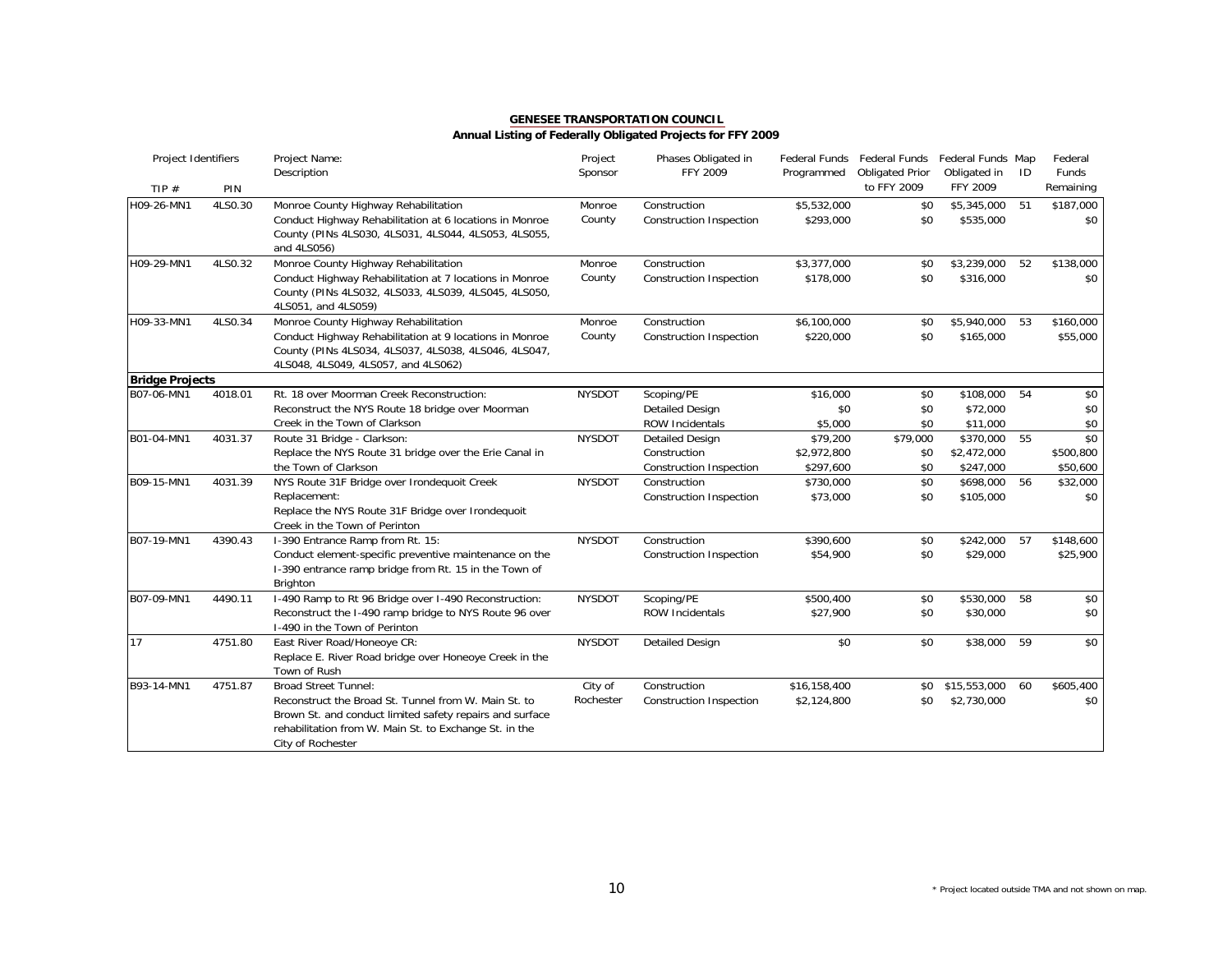| Project Identifiers |         | Project Name:<br>Description                                                                                                                                                       | Project<br>Sponsor   | Phases Obligated in<br>FFY 2009                                                 | Programmed                                       | Federal Funds Federal Funds Federal Funds Map<br><b>Obligated Prior</b> | Obligated in                                         | ID | Federal<br><b>Funds</b>      |
|---------------------|---------|------------------------------------------------------------------------------------------------------------------------------------------------------------------------------------|----------------------|---------------------------------------------------------------------------------|--------------------------------------------------|-------------------------------------------------------------------------|------------------------------------------------------|----|------------------------------|
| TIP $#$             | PIN     |                                                                                                                                                                                    |                      |                                                                                 |                                                  | to FFY 2009                                                             | FFY 2009                                             |    | Remaining                    |
| B99-22-MN1          | 4752.86 | Broad Street Tunnel - East Approach/Aqueduct:<br>Replace the Broad St. Tunnel East Approach in the City<br>of Rochester; build a pedestrian promenade in the Broad<br>St. Aqueduct | City of<br>Rochester | <b>Detailed Design</b><br><b>ROW Incidentals</b>                                | \$227,200<br>\$123,200                           | \$1,145,000<br>\$112,000                                                | \$81,000<br>\$11,000                                 | 61 | \$0<br>\$200                 |
| B01-10-MN1          | 4753.26 | Basket Road Bridge:<br>Replace the Basket Road bridge over Four Mile Creek in<br>the Town of Webster                                                                               | Monroe<br>County     | Construction                                                                    | \$509,600                                        | \$429,000                                                               | \$55,000                                             | 62 | \$25,600                     |
| B03-01-MN1          | 4753.69 | Attridge Road Bridge:<br>Replace the Attridge Rd. bridge over Black Creek in the<br>Town of Riga                                                                                   | Monroe<br>County     | <b>ROW Incidentals</b><br><b>ROW Acquisition</b>                                | \$800<br>\$3,200                                 | \$1,000<br>\$0                                                          | \$3,000<br>\$6,000                                   | 63 | \$0<br>\$0                   |
| B05-02-MN1          | 4753.89 | North Greece Road Bridge over Northrup Creek:<br>Reconstruct the North Greece Rd. bridge over Northrup<br>Creek in the Town of Greece                                              | Monroe<br>County     | ROW Incidentals<br><b>ROW Acquisition</b>                                       | \$3,200<br>\$9,600                               | \$3,000<br>\$0                                                          | \$2,000 64<br>\$2,000                                |    | \$0<br>\$7,600               |
| B05-03-MN1          | 4753.90 | Marsh Road Bridge over Cullens Run Creek:<br>Reconstruct the Marsh Rd. bridge over Cullens Run Creek<br>in the Town of Pittsford                                                   | Monroe<br>County     | Construction<br>Construction Inspection                                         | \$240,000<br>\$76,800                            | \$0<br>\$0                                                              | \$354,000<br>\$32,000                                | 65 | \$0<br>\$44,800              |
| B05-06-MN1          | 4753.93 | Stottle Road Bridge over Black Creek:<br>Reconstruct the Stottle Rd. bridge over Black Creek in<br>the Town of Chili                                                               | Monroe<br>County     | Construction<br>Construction Inspection                                         | \$1,320,000<br>\$185,600                         | \$0<br>\$0                                                              | \$1,124,000<br>\$125,000                             | 66 | \$196,000<br>\$60,600        |
| B05-08-MN1          | 4753.95 | Wilder Road Bridge Preventive Maintenance:<br>Conduct element-specific preventive maintenance on the<br>Wilder Rd. bridge over Salmon Creek in the Town of<br>Parma                | Monroe<br>County     | <b>Detailed Design</b><br>Construction<br><b>Construction Inspection</b>        | \$42,400<br>\$452,000<br>\$51,200                | \$0<br>\$0<br>\$0                                                       | \$40,000 67<br>\$328,000<br>\$67,000                 |    | \$2,400<br>\$124,000<br>\$0  |
| B05-15-MN1          | 4754.07 | Straub Road over Round Pond Creek:<br>Reconstruct the Straub Rd. bridge over Round Pond<br>Creek in the Town of Greece                                                             | Town of<br>Greece    | Scoping/PE<br><b>Detailed Design</b><br>ROW Incidentals                         | \$52,800<br>\$32,800<br>\$1,600                  | \$0<br>\$0<br>\$0                                                       | \$52,000 68<br>\$34,000<br>\$2,000                   |    | \$800<br>\$0<br>\$0          |
| B07-13-MN1          | 4754.88 | Collamer Road Bridge over West Creek Reconstruction:<br>Reconstruct the Collamer Rd. bridge over West Creek in<br>the Town of Parma                                                | Town of<br>Parma     | Scoping/PE<br><b>Detailed Design</b><br><b>ROW Incidentals</b>                  | \$122,400<br>\$76,800<br>\$4,000                 | \$0<br>\$0<br>\$0                                                       | \$115,000<br>\$72,000<br>\$4,000                     | 69 | \$7,400<br>\$4,800<br>\$0    |
| B07-14-MN1          | 4754.89 | Hill Road Bridge over Brockport Creek Reconstruction:<br>Reconstruct the Hill Rd. bridge over Brockport Creek in<br>the Town of Parma                                              | Town of<br>Parma     | Scoping/PE<br><b>Detailed Design</b><br>ROW Incidentals                         | \$108,800<br>\$68,000<br>\$3,200                 | \$0<br>\$0<br>\$0                                                       | \$102,000 70<br>\$64,000<br>\$3,000                  |    | \$6,800<br>\$4,000<br>\$200  |
| B07-15-MN1          | 4754.90 | Hill Road Bridge over Salmon Creek Reconstruction:<br>Reconstruct the Hill Rd. bridge over Salmon Creek in the<br>Town of Parma                                                    | Town of<br>Parma     | Scoping/PE<br><b>Detailed Design</b><br>ROW Incidentals                         | \$120,800<br>\$76,800<br>\$4,800                 | \$0<br>\$0<br>\$0                                                       | \$107,000 71<br>\$68,000<br>\$4,000                  |    | \$13,800<br>\$8,800<br>\$800 |
| B01-05-MN1          | 4940.96 | Smith Street Bridge:<br>Rehabilitate the Smith St bridge over the Erie Canal in<br>the Village of Brockport                                                                        | <b>NYSDOT</b>        | Scoping/PE<br><b>Detailed Design</b><br>Construction<br>Construction Inspection | \$84,000<br>\$68,000<br>\$1,128,000<br>\$136,000 | \$95,000<br>\$0<br>\$0<br>\$0                                           | \$120,000 72<br>\$96,000<br>\$1,175,000<br>\$141,000 |    | \$0<br>\$0<br>\$0<br>\$0     |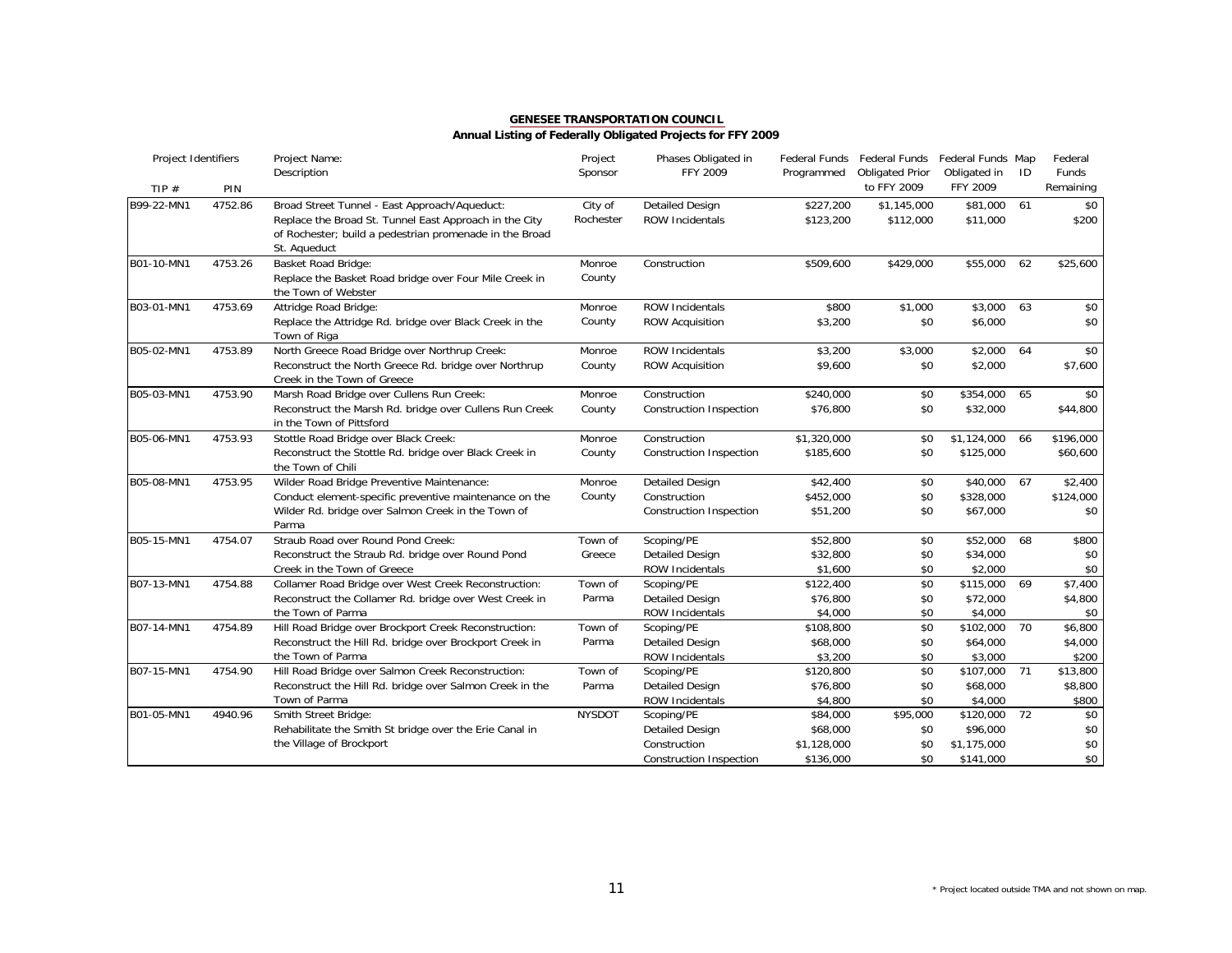| Project Identifiers                   |         | Project Name:<br>Description                                                                                                                                                                                              | Project<br>Sponsor   | Phases Obligated in<br>FFY 2009                | Programmed               | Federal Funds Federal Funds Federal Funds Map<br><b>Obligated Prior</b> | Obligated in                | ID | Federal<br>Funds |
|---------------------------------------|---------|---------------------------------------------------------------------------------------------------------------------------------------------------------------------------------------------------------------------------|----------------------|------------------------------------------------|--------------------------|-------------------------------------------------------------------------|-----------------------------|----|------------------|
| TIP $#$                               | PIN     |                                                                                                                                                                                                                           |                      |                                                |                          | to FFY 2009                                                             | FFY 2009                    |    | Remaining        |
| B05-35-MN1                            | 4947.18 | Lake Ontario State Parkway Bridge over Dewey Ave:<br>Replace the supertstucture of the Lake Ontario State<br>Parkway Bridge over Dewey Ave. in the Town of Greece                                                         | <b>NYSDOT</b>        | Construction                                   | \$1,064,000              | \$1,084,000                                                             | \$67,000                    | 73 | \$0              |
| B09-01-MN1                            | 4LS0.08 | City of Rochester Bridge Preventive Maintenance:<br>Conduct element-specific Preventive Maintenance on 8<br>bridges in the City of Rochester (PINs 4LS008, 4LS009,<br>4LS010, 4LS011, 4LS012, 4LS013, 4LS014, and 4LS017) | City of<br>Rochester | Construction<br><b>Construction Inspection</b> | \$1,819,000<br>\$182,000 | \$0<br>\$0                                                              | \$1,817,000 74<br>\$185,000 |    | \$2,000<br>\$0   |
| B09-09-MN1                            | 4LS0.36 | Monroe County Bridge Preventive Maintenance:<br>Conduct element-specific Preventive Maintenance on 6<br>bridges in Monroe County (PINs 4LS036, 4LS040,<br>4LS041, 4LS042, 4LS052, and 4LS054)                             | Monroe<br>County     | Construction<br><b>Construction Inspection</b> | \$484,000<br>\$76,000    | \$0<br>\$0                                                              | \$471,000 75<br>\$89,000    |    | \$13,000<br>\$0  |
| <b>Public Transportation Projects</b> |         |                                                                                                                                                                                                                           |                      |                                                |                          |                                                                         |                             |    |                  |
| T99-01-MN1                            | 4820.72 | <b>Transit Enhancements:</b><br>Principally on-street enhancements to RTS passenger<br>waiting facilities                                                                                                                 | <b>RGRTA</b>         | Other                                          | \$116,800                | \$0                                                                     | \$116.809                   |    | \$0              |
| T97-11-MN1                            | 4821.45 | Preventive Maintenance:<br>Preventive maintenance for RTS and Lift Line (482071)                                                                                                                                          | <b>RGRTA</b>         | Other                                          | \$4,404,240              | \$0                                                                     | \$4,404,240                 |    | \$0              |
| T05-04-MN1                            | 4821.46 | Replace 21 RTS Transit Buses (FFY 2009):<br>Replace 21 existing RTS transit buses                                                                                                                                         | <b>RGRTA</b>         | Other                                          | \$7,588,140              | \$0                                                                     | \$4,642,486                 |    | 76 \$2,945,654   |
| T07-07-MN1                            | 4821.66 | FFY 2009 Technology Initiatives for Driving Excellence<br>(TIDE)<br>Implement a technology-based system to integrate<br>customer, field assets, and back-office operational<br>management and support services            | <b>RGRTA</b>         | Other                                          | \$3,200,000              | \$0                                                                     | \$3,200,000                 |    | \$0              |
| T07-14-MN1                            | 4821.81 | Purchase 18 Lift Line Buses (FFY 2009):<br>Replace 18 Lift Line buses                                                                                                                                                     | <b>RGRTA</b>         | Other                                          | \$1,099,296              | \$0                                                                     | \$1,099,296 77              |    | \$0              |
| T07-16-MN1                            | 4824.80 | FFY 2008 & FFY 2009 Jobs Access/Reverse Commute:<br>Provide evening and off-peak service from the City of<br>Rochester to employment sites in the towns of Greece,<br>Henrietta, Ogden, Perinton, and Sweden              | <b>RGRTA</b>         | Other                                          | \$709,000                | \$0                                                                     | \$345,261                   |    | \$363,739        |
| T09-01-MN1                            | 4LS0.29 | RTS Non-Revenue Vehicle Fleet Replacement:<br>Replace non-revenue vehicles used to support RGRTA<br>operations                                                                                                            | <b>RGRTA</b>         | Other                                          | \$466,000                | \$0                                                                     | \$466,000 76                |    | \$0              |
| T09-02-MN1                            | 4LS0.81 | RTS 60-foot Bus Replacement (10 vehicles):<br>Replace ten 60-foot RTS buses                                                                                                                                               | <b>RGRTA</b>         | Other                                          | \$7,480,000              | \$0                                                                     | \$7,480,000                 | 76 | \$0              |
| T09-03-MN1                            | 4LS0.82 | RTS 40-foot Bus Replacement (50 vehicles) supplemental<br>Provide supplemental funding to replace fifty 40-foot RTS<br>buses                                                                                              | <b>RGRTA</b>         | Other                                          | \$1,343,000              | \$0                                                                     | \$1,343,000 76              |    | \$0              |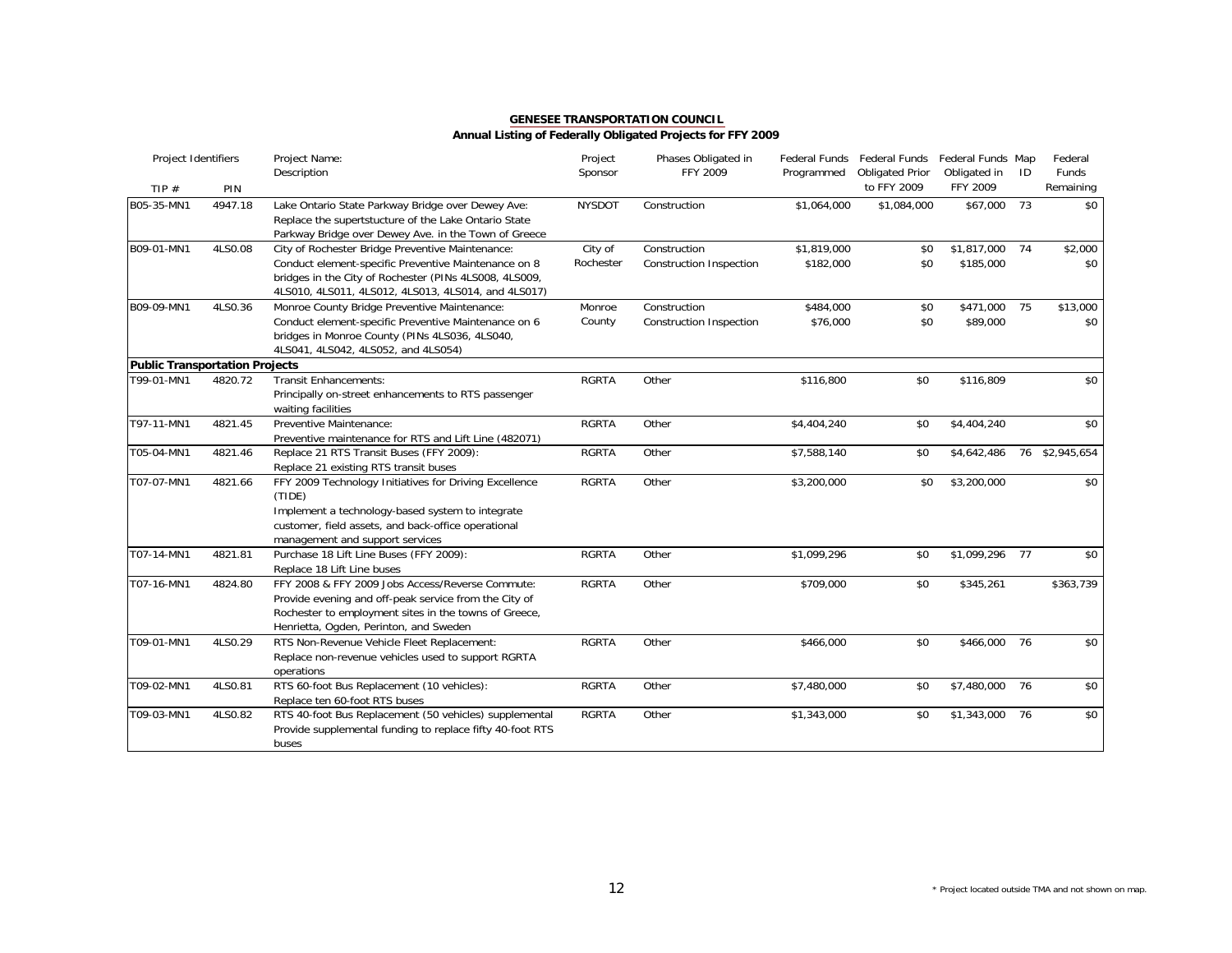| Project Identifiers                      |         | Project Name:<br>Description                                                                                                                                                                                                                                                   | Project<br>Sponsor   | Phases Obligated in<br><b>FFY 2009</b>                                 | Programmed                         | Federal Funds Federal Funds<br><b>Obligated Prior</b> | Federal Funds Map<br>Obligated in     | ID | Federal<br>Funds              |
|------------------------------------------|---------|--------------------------------------------------------------------------------------------------------------------------------------------------------------------------------------------------------------------------------------------------------------------------------|----------------------|------------------------------------------------------------------------|------------------------------------|-------------------------------------------------------|---------------------------------------|----|-------------------------------|
| TIP $#$                                  | PIN     |                                                                                                                                                                                                                                                                                |                      |                                                                        |                                    | to FFY 2009                                           | <b>FFY 2009</b>                       |    | Remaining                     |
| T09-04-MN1                               | 4LS0.83 | Urea Storage and Dispensing System:<br>Purchase and installation of a urea storage and<br>dispensing system to support new diesel engine<br>technology that reduces bus emissions                                                                                              | <b>RGRTA</b>         | Other                                                                  | \$95,000                           | \$0                                                   | \$95,000                              | 76 | \$0                           |
| T09-06-MN1                               | 4LS0.85 | RGRTA Site and Facility Improvements:<br>Construct various site and facility improvements at the<br>Regional Transit Service (RTS) Campus                                                                                                                                      | <b>RGRTA</b>         | Other                                                                  | \$6,034,256                        | \$0                                                   | \$526,700                             |    | 76 \$5,507,556                |
| <b>Other Projects</b>                    |         |                                                                                                                                                                                                                                                                                |                      |                                                                        |                                    |                                                       |                                       |    |                               |
| O03-01-MN1                               | 41TS.10 | Highway Emergency Local Patrol (HELP) Program:<br>Continue the Highway Emergency Local Patrol (HELP)<br>service on highways in the Rochester TMA                                                                                                                               | <b>NYSDOT</b>        | Other                                                                  | \$326,000                          | \$0                                                   | \$66,000                              | 78 | \$260,000<br>\$0              |
| O09-01-MN1                               | 4LS0.63 | Monroe County Sign Replacement Program:<br>Replace road signs in compliance with latest MUTCD<br>standards                                                                                                                                                                     | Monroe<br>County     | Other                                                                  | \$300,000                          | \$0                                                   | \$300,000                             |    | \$0                           |
| <b>Bicycle &amp; Pedestrian Projects</b> |         |                                                                                                                                                                                                                                                                                |                      |                                                                        |                                    |                                                       |                                       |    |                               |
| N09-02-MN1                               | 4LS0.27 | La Avenida Streetscape (N. Clinton Ave. between Upper<br>Falls Blvd. & Avenue D) Improvements:<br>Construct enhancements to the North Clinton Avenue<br>streetscape between Upper Falls Boulevard & Avenue D                                                                   | City of<br>Rochester | Construction                                                           | \$1,000,000                        | \$0                                                   | \$1,100,000                           | 79 | \$0                           |
| N09-07-MN1                               | 4LS0.87 | Lehigh Valley Trail Extension and Enhancement:<br>Construct a 0.6 mile extension of the Lehigh Valley Trail<br>from the Genesee Valley Greenway to River Rd. and a<br>0.7 mile extension from Rochester Junction to Clover St.                                                 | Town of<br>Mendon    | Construction                                                           | \$523,000                          | \$0                                                   | \$523,000                             | 80 | \$0                           |
| N07-02-MN1                               | 4390.08 | Rt. 390 Multi-Use Trail - Canalway Trail to the 390 Bike<br>Path at Rt. 104:<br>Construct a multi-use trail parallel to NYS Rt. 390 from<br>the NYS Rt. 390 Bike Trail at NYS Rt. 104 to the Erie<br>Canalway Trail, develop a connecting spur to Canal<br>Ponds Business Park | <b>NYSDOT</b>        | Preliminary Design<br><b>Detailed Design</b><br><b>ROW Incidentals</b> | \$374,400<br>\$264,000<br>\$16,800 | \$0<br>\$0<br>\$0                                     | \$226,000 81<br>\$151,000<br>\$20,000 |    | \$148,400<br>\$113,000<br>\$0 |
| N05-01-MN1                               | 4754.08 | Highland Park/Canalway Connector:<br>Construct a multi-use trail from the Erie Canalway Trail to<br>Highland Ave. and create an on-street bicycle connection<br>to the Genesee Riverway Trail                                                                                  | Town of<br>Brighton  | <b>Detailed Design</b>                                                 | \$118,400                          | \$38,000                                              | \$80,000                              | 82 | \$400                         |
| N07-09-MN1                               | 4755.18 | Rochester Safe Routes to School Program:<br>Implement traffic calming measures at ten locations; add<br>ped. warning signs; purchase crossing guard equip.;<br>implement educ., encour. & enforcement components                                                               | City of<br>Rochester | <b>Detailed Design</b><br>Construction<br>Construction Inspection      | \$18,900<br>\$346,500<br>\$29,700  | \$0<br>\$0<br>\$0                                     | \$111,000<br>\$357,000<br>\$43,000    |    | \$0<br>\$0<br>\$0             |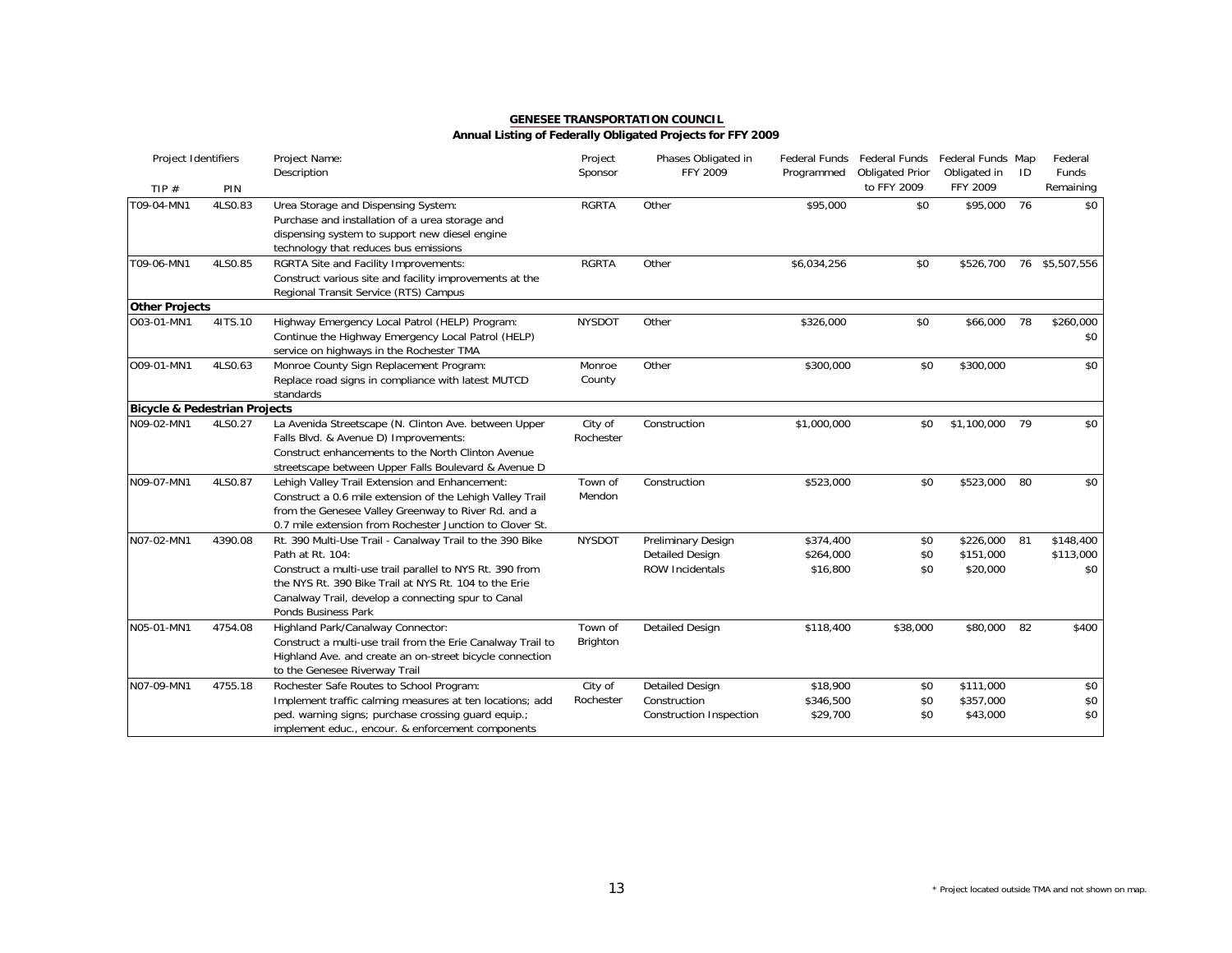| Project Identifiers     |         | Project Name:<br>Description                                                                                                                                                                                                                                      | Project<br>Sponsor     | Phases Obligated in<br><b>FFY 2009</b>                            | Programmed                            | Federal Funds Federal Funds Federal Funds Map<br><b>Obligated Prior</b> | Obligated in                            | ID           | Federal<br>Funds               |
|-------------------------|---------|-------------------------------------------------------------------------------------------------------------------------------------------------------------------------------------------------------------------------------------------------------------------|------------------------|-------------------------------------------------------------------|---------------------------------------|-------------------------------------------------------------------------|-----------------------------------------|--------------|--------------------------------|
| TIP $#$                 | PIN     |                                                                                                                                                                                                                                                                   |                        |                                                                   |                                       | to FFY 2009                                                             | FFY 2009                                |              | Remaining                      |
| N07-10-MN1              | 4755.19 | Irondequoit Safe Sidewalks Program:<br>Construct 6,450 feet of new sidewalk and reconstruct<br>9,900 feet of sidewalk along Kane Dr., Colebrook Dr.,<br>Washington Ave., Laurelton Rd. & Wahl Rd. in the Town<br>of Irondequoit                                   | Town of<br>Irondequoit | Construction<br><b>Construction Inspection</b>                    | \$399,300<br>\$0                      | \$0<br>\$0                                                              | \$364,000<br>\$36,000                   | 83           | \$35,300<br>\$0                |
| N07-14-MN1              | 4755.23 | Monroe County School Zone Traffic Control Upgrades and<br>Education:<br>Install/upgrade 690 school zone signs, 26 countdown<br>ped. signals, 12 veh. speed signs, and 8 flashing beacons<br>at locations throughout Monroe Co. Develop & dist. educ.<br>materials | Monroe<br>County       | Construction                                                      | \$119,600                             | \$0                                                                     | \$252,000                               |              | \$0                            |
| N03-01-MN1              | 4947.14 | Lake Ontario State Parkway Multi-Use Trail:<br>Construct a new multi-use trail along the Lake Ontario<br>State Parkway from the Genesee River in the City of<br>Rochester to NYS Route 390 in the Town of Greece                                                  | <b>NYSDOT</b>          | Scoping/PE<br>Construction<br>Construction Inspection             | \$91,200<br>\$1,434,400<br>\$143,200  | \$523,000<br>\$1,918,000<br>\$232,000                                   | (\$23,000)<br>(\$388,000)<br>(\$48,000) | 84           | \$0<br>\$0<br>\$0              |
| <b>Highway Projects</b> |         | Projects principally located in Genesee County (outside TMA)                                                                                                                                                                                                      |                        |                                                                   |                                       |                                                                         |                                         |              |                                |
| H05-30-GN2              | 4020.47 | Rt. 20 Preventive Maintenance, Tonawanda Creek to Rt.<br>63:<br>Conduct preventive maintenance activities on NYS Route<br>20 from Tonawanda Creek to NYS Route 63 in the Towns<br>of Alexander, Bethany, and Pavilion                                             | <b>NYSDOT</b>          | Construction                                                      | \$765,000                             | \$612,000                                                               | \$70,000                                | $\pmb{\ast}$ | \$83,000                       |
| H97-14-GN2              | 4034.52 | Route 5 (Main Street)<br>Reconstruct Route 5 (Main St.) from West City Line to<br>East City Line in the City of Batavia                                                                                                                                           | <b>NYSDOT</b>          | <b>Detailed Design</b>                                            | \$13,000                              | \$0                                                                     | \$13,000                                |              | \$0                            |
| H09-02-GN2              | 4LS0.00 | Genesee County Highway Rehabilitation:<br>Conduct Highway Rehabilitation at 2 locations in Genesee<br>County (PINs 4LS000 and 4LS001)                                                                                                                             | Genesee<br>County      | Construction<br>Construction Inspection                           | \$782,000<br>\$78,000                 | \$0<br>\$0                                                              | \$782,000<br>\$78,000                   |              | \$0<br>\$0                     |
| H05-13-GN2              | 4077.06 | Route 77 Rehabilitation - Rte. 20 to the Thruway:<br>Rehabilitate NYS Route 77 from NYS Route 20 to the<br>NYS Thruway (I-90) in the Towns of Darien & Pembroke<br>& the Village of Corfu                                                                         | <b>NYSDOT</b>          | <b>Detailed Design</b><br>Construction<br>Construction Inspection | \$192,000<br>\$4,007,000<br>\$401,000 | \$711,000<br>\$0<br>\$0                                                 | (\$595,000)<br>\$2,594,000<br>\$458,000 |              | \$76,000<br>\$1,413,000<br>\$0 |
| H09-01-GN2              | 4098.39 | NYS Rt 98 (Noonan Dr. to Main St./NYS Rt. 5/NYS Rt.<br>63) Preventive Maintenance:<br>Conduct Preventive Maintenance on NYS Route 98 from<br>Noonan Drive to Main Street/NYS Route 5/NYS Route 63<br>in the City of Batavia                                       | <b>NYSDOT</b>          | Construction<br><b>Construction Inspection</b>                    | \$1,000,000<br>\$100,000              | \$0<br>\$0                                                              | \$471,000<br>\$71,000                   |              | \$529,000<br>\$29,000          |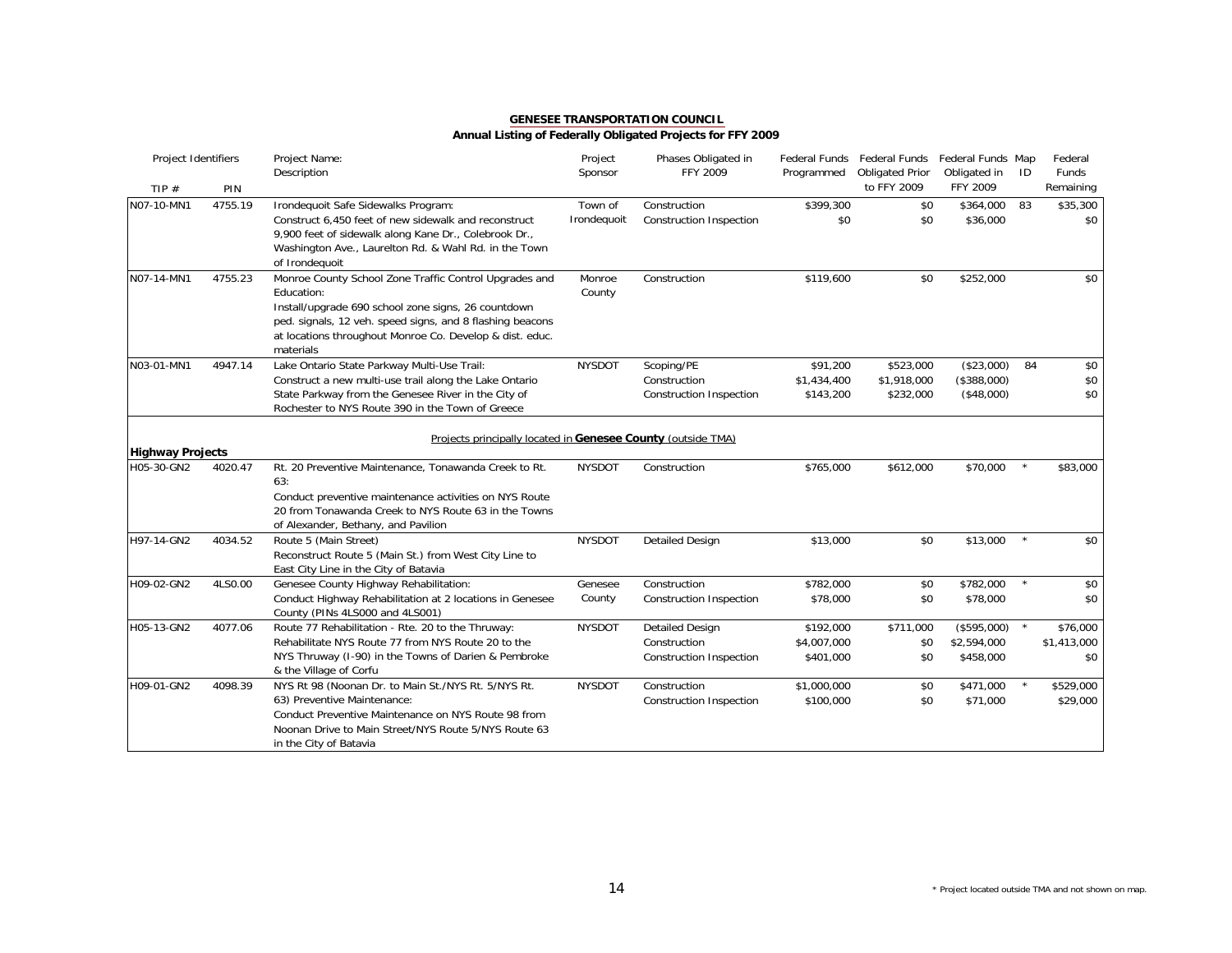### **Annual Listing of Federally Obligated Projects for FFY 2009**

| Project Identifiers     |         | Project Name:<br>Description                                                                                                                                                                                                                | Project<br>Sponsor | Phases Obligated in<br><b>FFY 2009</b>                         | Programmed                         | Federal Funds Federal Funds Federal Funds Map<br><b>Obligated Prior</b> | Obligated in                       | ID      | Federal<br>Funds               |
|-------------------------|---------|---------------------------------------------------------------------------------------------------------------------------------------------------------------------------------------------------------------------------------------------|--------------------|----------------------------------------------------------------|------------------------------------|-------------------------------------------------------------------------|------------------------------------|---------|--------------------------------|
| TIP $#$                 | PIN     |                                                                                                                                                                                                                                             |                    |                                                                |                                    | to FFY 2009                                                             | FFY 2009                           |         | Remaining                      |
| H09-04-GN2              | 4262.06 | NYS Route 262 (NYS Rte 98 to NYS Rte 237) VPP:<br>Conduct Preventive Maintenance on NYS Route 262 from<br>NYS Route 98 to NYS Route 237 in the Towns of Elba<br>and Byron                                                                   | <b>NYSDOT</b>      | Construction                                                   | \$497,000                          | \$0                                                                     | \$557,000                          | $\star$ | \$0                            |
| H01-31-GN2              | 4753.40 | Route 98 (Walnut Street) Reconstruction:<br>Reconstruct NYS Route 98 (Walnut St.) from Franklin St.<br>south to the Batavia City line in the City of Batavia                                                                                | City of<br>Batavia | Construction                                                   | \$2,742,000                        | \$3,056,000                                                             | \$172,000                          |         | \$0                            |
| H07-39-GN2              | 4754.86 | Park Road Reconstruction:<br>Reconstruct Park Rd. from NYS Route 98 (Oak St.) to<br>NYS Route 63 (Lewiston Rd.) in the Town of Batavia                                                                                                      | Town of<br>Batavia | Scoping/PE<br><b>Detailed Design</b><br><b>ROW Incidentals</b> | \$248,800<br>\$199,200<br>\$46,400 | \$0<br>\$0<br>\$0                                                       | \$246,000<br>\$164,000<br>\$44,000 | $\star$ | \$2,800<br>\$35,200<br>\$2,400 |
|                         |         | Projects principally located in Livingston County (inside TMA)                                                                                                                                                                              |                    |                                                                |                                    |                                                                         |                                    |         |                                |
| <b>Highway Projects</b> |         |                                                                                                                                                                                                                                             |                    |                                                                |                                    |                                                                         |                                    |         |                                |
| H01-20-LV1              | 4005.04 | Routes 5 & 20 Reconstruction:<br>Reconstruct Routes 5 & 20 from the Genesee<br>River east to Pole Bridge Rd. in the Village of Avon                                                                                                         | <b>NYSDOT</b>      | Scoping<br><b>Detailed Design</b>                              | \$554,000<br>\$131,000             | \$789,000<br>\$105,000                                                  | \$1,000 85<br>\$67,000             |         | \$0<br>\$0                     |
| H09-10-LV1              | 4005.50 | NYS Route 5 (Lima Town Line to Ontario County Line) VPP<br>Conduct Preventive Maintenance on NYS Route 5 from<br>the Lima Town Line to the Ontario County Line in the<br>Town of Lima                                                       | <b>NYSDOT</b>      | Construction                                                   | \$169,000                          | \$0                                                                     | \$262,000                          | 86      | \$0                            |
| H09-05-LV1              | 4005.57 | NYS Rte 5 (Avon Town Line to Lima Town Line) VPP:<br>Conduct Preventive Maintenance on NYS Route 5 from<br>the Avon Town Line to the Lima Town Line in the Town<br>of Avon                                                                  | <b>NYSDOT</b>      | Construction                                                   | \$451,000                          | \$0                                                                     | \$656,000 87                       |         | \$0                            |
| H09-06-LV1              | 4036.21 | NYS Route 36 (NYS Route 20 to NYS Route 5) VPP<br>Conduct Preventive Maintenance on NYS Route 36 from<br>NYS Route 20 to NYS Route 5 in the Town and Village of<br>Caledonia                                                                | <b>NYSDOT</b>      | Construction                                                   | \$455,000                          | \$0                                                                     | \$696,000                          | 88      | \$0                            |
| H05-11A-LV1             | 4390.48 | 1-390 Concrete Pavement Restoration in Geneseo and<br>Avon:<br>Resurface I-390 from Exit 8 to NYS Route 15 (Exit 9) in<br>the Towns of Geneseo and Avon                                                                                     | <b>NYSDOT</b>      | Construction<br><b>Construction Inpection</b>                  | \$2,271,200<br>\$113,050           | \$0<br>\$0                                                              | \$2,926,000 89<br>\$293,000        |         | \$0<br>\$0                     |
|                         |         | Projects principally located in Livingston County (outside TMA)                                                                                                                                                                             |                    |                                                                |                                    |                                                                         |                                    |         |                                |
| <b>Highway Projects</b> |         |                                                                                                                                                                                                                                             |                    |                                                                |                                    |                                                                         |                                    |         |                                |
| H09-11-LV2              | 4036.18 | NYS Route 36 (Steuben County Line to NYS Route 63)<br>Preventive Maintenance:<br>Conduct Preventive Maintenance on NYS Route 36 from<br>the Steuben County Line to NYS Route 63 in the Town of<br>North Dansville and Village of Dansville. | <b>NYSDOT</b>      | Construction<br><b>Construction Inspection</b>                 | \$991,000<br>\$99,000              | \$0<br>\$0                                                              | \$597,000<br>\$91,000              |         | \$394,000<br>\$8,000           |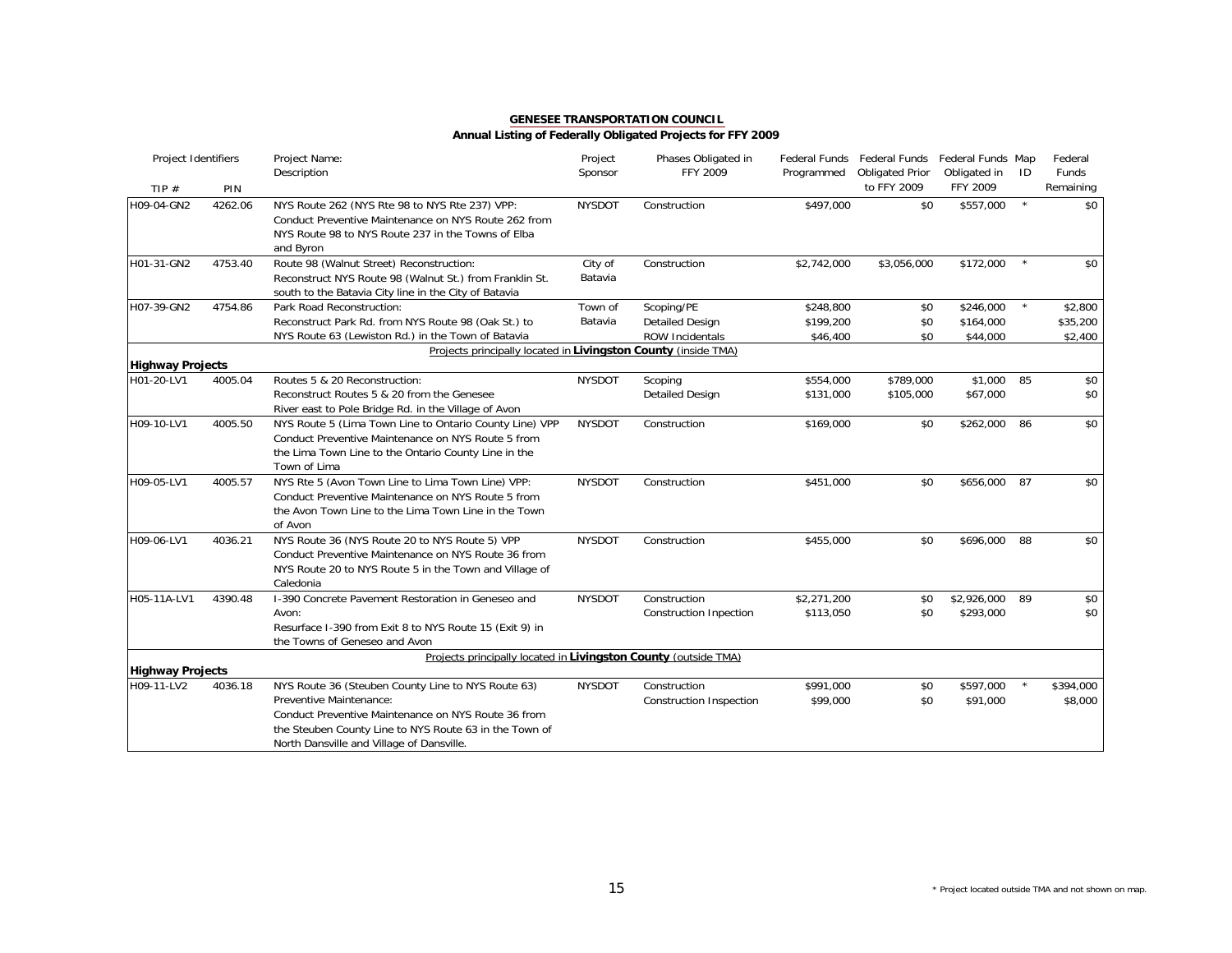| Project Identifiers    |         | Project Name:<br>Description                                                                                                                                                                                                        | Project<br>Sponsor      | Phases Obligated in<br>FFY 2009                                                                    | Programmed                                    | Federal Funds Federal Funds<br><b>Obligated Prior</b> | Federal Funds Map<br>Obligated in            | ID      | Federal<br><b>Funds</b>                        |
|------------------------|---------|-------------------------------------------------------------------------------------------------------------------------------------------------------------------------------------------------------------------------------------|-------------------------|----------------------------------------------------------------------------------------------------|-----------------------------------------------|-------------------------------------------------------|----------------------------------------------|---------|------------------------------------------------|
| TIP $#$                | PIN     |                                                                                                                                                                                                                                     |                         |                                                                                                    |                                               | to FFY 2009                                           | FFY 2009                                     |         | Remaining                                      |
| H03-05-LV2             | 4096.24 | Routes 36 & 408 Reconstruction:<br>Reconstruct Routes 36 & 408 in the Village of Mt. Morris                                                                                                                                         | <b>NYSDOT</b>           | <b>Detailed Design</b><br>Construction                                                             | \$0<br>\$13,699,200                           | \$1,726,000<br>\$14,159,000                           | \$24,000<br>\$450,000                        | $\star$ | \$0<br>\$0                                     |
| H09-08-LV2             | 4256.06 | NYS Route 256 (Sliker Hill Road to NYS Route 15)<br>Preventive Maintenance:<br>Conduct Preventive Maintenance on NYS Route 256 from<br>Sliker Hill Road to NYS Route 15 in the Towns of<br>Conesus, Groveland, Geneseo, and Livonia | <b>NYSDOT</b>           | Construction                                                                                       | \$1,273,000                                   | \$0                                                   | \$1,330,000                                  | $\star$ | $\overline{50}$                                |
| H09-07-LV2             | 4LS0.02 | Livingston County Highway Rehabilitation:<br>Conduct Highway Rehabilitation at 2 locations in<br>Livingston County (PINs 4LS002 and 4LS003)                                                                                         | Livingston<br>County    | Construction<br>Construction Inspection                                                            | \$1,456,000<br>\$145,000                      | \$0<br>\$0                                            | \$1,464,000<br>\$137,000                     |         | \$0<br>\$8,000                                 |
| H09-12-LV2             | 4LS0.04 | Dansville Highway Rehabilitation:<br>Conduct Highway Rehabilitation at 3 locations in the<br>Village of Dansville (PINs 4LS004, 4LS005, and 4LS006)                                                                                 | Village of<br>Dansville | Construction<br>Construction Inspection                                                            | \$338,000<br>\$33,000                         | \$0<br>\$0                                            | \$330,000<br>\$37,000                        |         | \$8,000<br>\$0                                 |
| H09-15-LV2             | 4LS0.07 | Lima Road (North Street to Geneseo Village Line)<br>Rehabilitation:<br>Rehabilitate Lima Road from North Street to the Village<br>Line in the Village of Geneseo                                                                    | Village of<br>Geneseo   | Construction<br><b>Construction Inspection</b>                                                     | \$259,000<br>\$26,000                         | \$0<br>\$0                                            | \$249,000<br>\$36,000                        | $\star$ | \$10,000<br>\$0                                |
| <b>Bridge Projects</b> |         |                                                                                                                                                                                                                                     |                         |                                                                                                    |                                               |                                                       |                                              |         |                                                |
| B07-42-LV2             | 4258.01 | Rt. 258 over Canaseraga Creek Reconstruction:<br>Reconstruct the NYS Route 258 bridge over Canaseraga<br>Creek in the Town of Groveland                                                                                             | <b>NYSDOT</b>           | Construction<br>Construction Inspection                                                            | \$848,000<br>\$119,200                        | \$0<br>\$0                                            | \$1,180,000<br>\$134,000                     |         | \$0<br>\$0                                     |
| B01-30-LV2             | 4753.11 | White Bridge Road Bridge:<br>Replace the White Bridge Rd. bridge over Canaseraga<br>Creek in the Town of Sparta                                                                                                                     | Livingston<br>County    | <b>ROW Incidentals</b><br>Construction                                                             | \$2,400<br>\$580,000                          | \$2,000<br>\$796,000                                  | (\$2,000)<br>\$14,000                        | $\star$ | \$2,400<br>\$0                                 |
| B05-17-LV2             | 4753.84 | Baker Road Bridge over Keshequa Creek:<br>Reconstruct the Baker Rd. bridge over Keshequa Creek in<br>the Town of Portage                                                                                                            | Livingston<br>County    | <b>Detailed Design</b><br>Construction<br><b>Construction Inspection</b>                           | \$14,400<br>\$347,200<br>\$47,200             | \$0<br>\$0<br>\$0                                     | \$12,000<br>\$269,000<br>\$48,000            | $\star$ | \$2,400<br>\$78,200<br>\$0                     |
| B05-18-LV2             | 4753.85 | Pioneer Road Bridge over Canaseraga Creek:<br>Reconstruct the Pioneer Rd. bridge over Canaseraga<br>Creek in the Town of Groveland                                                                                                  | Livingston<br>County    | <b>ROW Incidentals</b><br>Construction<br>Construction Inspection                                  | \$4,000<br>\$1,020,000<br>\$136,000           |                                                       | (\$2,000)<br>\$1,120,000<br>\$194,000        |         | \$6,000<br>\$0<br>\$0                          |
| B07-29-LV2             | 4754.65 | Kyorsville-Byersville Road over Butternut Creek:<br>Reconstruct the Kyorsville-Byersville Rd. bridge over<br>Butternut Creek in the Town of West Sparta                                                                             | Livingston<br>County    | <b>Detailed Design</b><br><b>ROW Acquisition</b><br>Construction<br><b>Construction Inspection</b> | \$32,000<br>\$11,200<br>\$552,800<br>\$68,000 | \$32,000<br>\$0<br>\$0<br>\$0                         | \$49,000<br>\$1,000<br>\$500,000<br>\$90,000 |         | $\overline{50}$<br>\$10,200<br>\$52,800<br>\$0 |
| B05-37-LV2             | 4805.47 | I-390 Bridge over Canaseraga Creek Preventive<br>Maintenance:<br>Conduct element-specific preventive maintenance on the<br>I-390 bridge over Canaseraga Creek in the Town of West<br>Sparta. Replace 30" pipe culvert under I-390   | <b>NYSDOT</b>           | Construction<br>Construction Inspection                                                            | \$1,228,500<br>\$121,500                      | \$0<br>\$0                                            | \$784,000<br>\$124,000                       |         | \$444,500<br>\$0                               |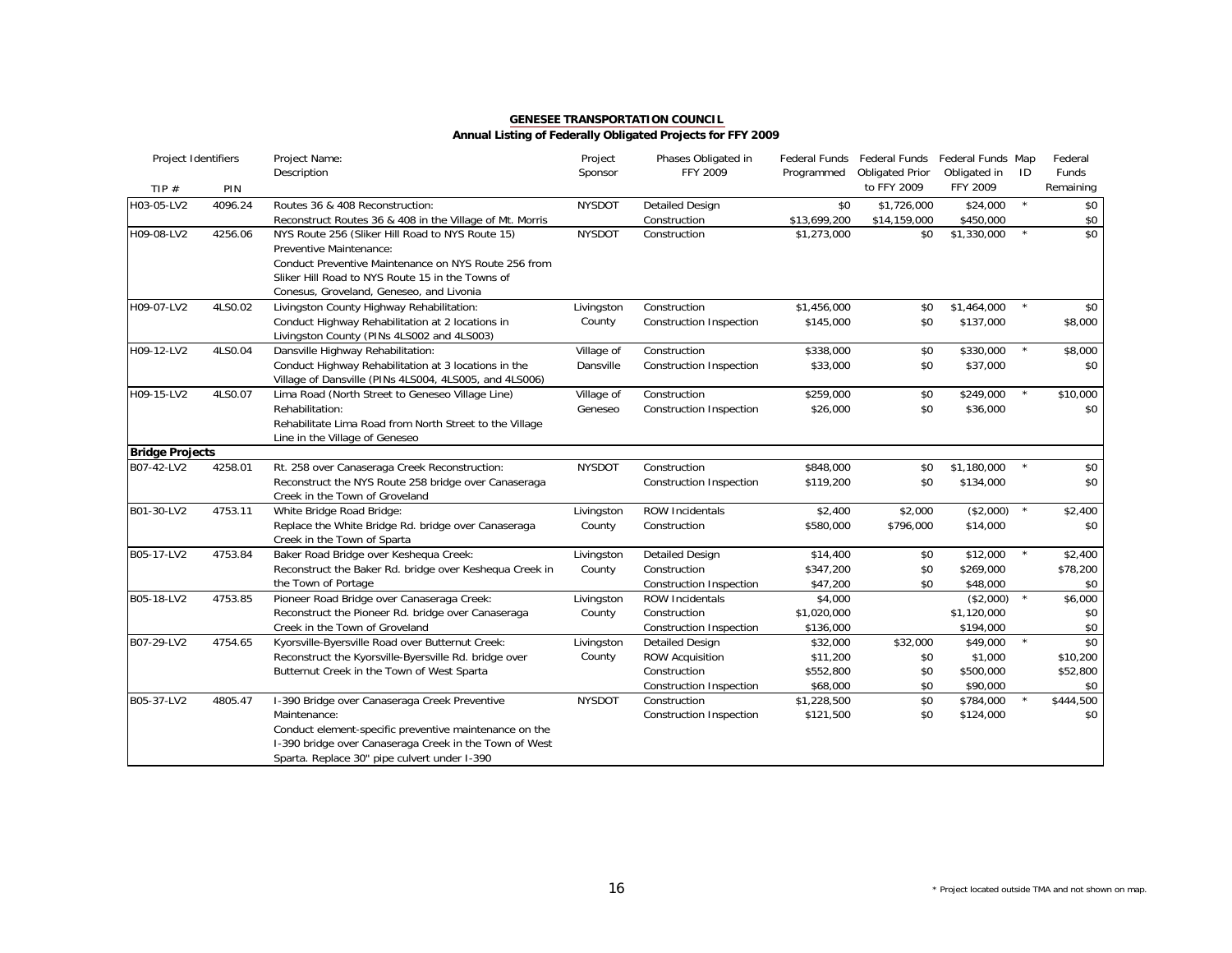| Project Identifiers                      |         | Project Name:<br>Description                                                                                                                                       | Project<br>Sponsor | Phases Obligated in<br>FFY 2009 | Programmed  | Federal Funds Federal Funds<br><b>Obligated Prior</b> | Federal Funds Map<br>Obligated in | ID | Federal<br><b>Funds</b>    |
|------------------------------------------|---------|--------------------------------------------------------------------------------------------------------------------------------------------------------------------|--------------------|---------------------------------|-------------|-------------------------------------------------------|-----------------------------------|----|----------------------------|
| TIP $#$                                  | PIN     |                                                                                                                                                                    |                    |                                 |             | to FFY 2009                                           | FFY 2009                          |    | Remaining                  |
| <b>Bicycle &amp; Pedestrian Projects</b> |         |                                                                                                                                                                    |                    |                                 |             |                                                       |                                   |    |                            |
| N03-05-LV2                               | 4036.17 | Route 36 Trail Bridge over Genesee River:                                                                                                                          | <b>NYSDOT</b>      | Construction                    | \$896,700   | \$0                                                   | \$1,675,000                       |    | \$0                        |
|                                          |         | Construct a new multi-use trail bridge over the Genesee                                                                                                            |                    | Construction Inspection         | \$89,600    | \$0                                                   | \$251,000                         |    | \$0                        |
|                                          |         | River parallel to NYS Route 36 in the Village of Mount<br><b>Morris</b>                                                                                            |                    |                                 |             |                                                       |                                   |    |                            |
|                                          |         | Projects principally located in Ontario County (inside TMA)                                                                                                        |                    |                                 |             |                                                       |                                   |    |                            |
| <b>Bridge Projects</b>                   |         |                                                                                                                                                                    |                    |                                 |             |                                                       |                                   |    |                            |
| B09-12-ON1                               | 4096.37 | Route 96 Bridge over Ontario Central Railroad:<br>Reconstruct the NYS Route 96 bridge over Ontario<br>Central Railroad and Great Brook Creek in the Town of        | <b>NYSDOT</b>      | Construction                    | \$1,659,820 | \$3,542,000                                           | \$405,000                         | 90 | \$0                        |
| B05-13-ON1                               | 4754.00 | Deuel Road Bridge Replacement:                                                                                                                                     | Ontario            | <b>Detailed Design</b>          | \$71,200    | \$0                                                   | \$82,000 91                       |    | \$0                        |
|                                          |         | Reconstruct the Deuel Rd. bridge over Deuel Gulley and                                                                                                             | County             | <b>ROW Incidentals</b>          | \$16,000    | \$16,000                                              | (\$7,000)                         |    | \$7,000                    |
|                                          |         | realign the Deuel Rd. intersection with Rt. 21 in the                                                                                                              |                    | <b>ROW Acquisition</b>          | \$16,800    | \$0                                                   | \$9,000                           |    | \$7,800                    |
|                                          |         | Town of Canandaigua                                                                                                                                                |                    | Construction                    | \$892,000   | \$0                                                   | \$785,000                         |    | \$107,000                  |
|                                          |         |                                                                                                                                                                    |                    | <b>Construction Inspection</b>  | \$140,800   | \$0                                                   | \$150,000                         |    |                            |
| B09-16-ON1                               | 4LS0.66 | West Avenue Bridge over Sucker Brook Replacement:                                                                                                                  | City of            | Construction                    | \$506,000   | \$0                                                   | \$482,000 92                      |    | \$24,000                   |
|                                          |         | Replace the West Avenue Bridge over Sucker Brook in<br>the City of Canandaigua                                                                                     | Canandaigua        | <b>Construction Inspection</b>  | \$51,000    | \$0                                                   | \$75,000                          |    | \$0                        |
| <b>Highway Projects</b>                  |         |                                                                                                                                                                    |                    |                                 |             |                                                       |                                   |    |                            |
| H05-31-ON1                               | 4005.41 | Rts. 5 & 20 Preventive Maintenance, Livingston County<br>Line to Rt. 20A:                                                                                          | <b>NYSDOT</b>      | Construction                    | \$2,124,000 | \$2,124,000                                           | \$1,216,000 93                    |    | \$0                        |
|                                          |         | Conduct preventive maintenance activities on Rts. 5 &20<br>from the Livingston County line to NYS Route 20A in the<br>Towns of West Bloomfield and East Bloomfield |                    |                                 |             |                                                       |                                   |    |                            |
| H09-61-ON1                               | 4332.05 | NYS Route 332 (Routes 5 & 20 to Chapel Street)                                                                                                                     | <b>NYSDOT</b>      | Construction                    | \$1,527,000 | \$0                                                   |                                   |    | $($22,000)$ 94 \$1,549,000 |
|                                          |         | Preventive Maintenance:                                                                                                                                            |                    | Construction Inspection         | \$153,000   | \$0                                                   | \$220,000                         |    | \$0                        |
|                                          |         | Conduct Preventive Maintenance on NYS Route 332 from                                                                                                               |                    |                                 |             |                                                       |                                   |    |                            |
|                                          |         | Routes 5 & 20 to Chapel Street in the City of                                                                                                                      |                    |                                 |             |                                                       |                                   |    |                            |
| H07-07-ON1                               | 4755.07 | County Road 10 & County Road 46 Intersection                                                                                                                       | Ontario            | Scoping/PE                      | \$121,500   | \$0                                                   | \$120,000                         | 95 | \$1,500                    |
|                                          |         | Improvement:                                                                                                                                                       | County             | <b>Detailed Design</b>          | \$91,530    | \$0                                                   | \$90,000                          |    | \$1,530                    |
|                                          |         | Construct a modern roundabout at the intersection of                                                                                                               |                    | <b>ROW Incidentals</b>          | \$22,680    | \$0                                                   | \$22,000                          |    | \$680                      |
|                                          |         | County Rd. 10 and County Rd. 46 in the Towns of                                                                                                                    |                    |                                 |             |                                                       |                                   |    |                            |
|                                          |         | Canandaigua and Hopewell                                                                                                                                           |                    |                                 |             |                                                       |                                   |    |                            |
| H09-62-ON1                               | 4LS0.65 | Lakeshore Drive Rehabilitation (Muar St. to S. Main St.):                                                                                                          | City of            | Construction                    | \$145,000   | \$0                                                   | \$145,000 96                      |    | \$0                        |
|                                          |         | Rehabilitate Lakeshore Drive from Muar Street to South<br>Main Street in the City of Canandaigua                                                                   | Canandaigua        | <b>Construction Inspection</b>  | \$15,000    | \$0                                                   | \$15,000                          |    | \$0                        |

#### \* Project located outside TMA and not shown on map.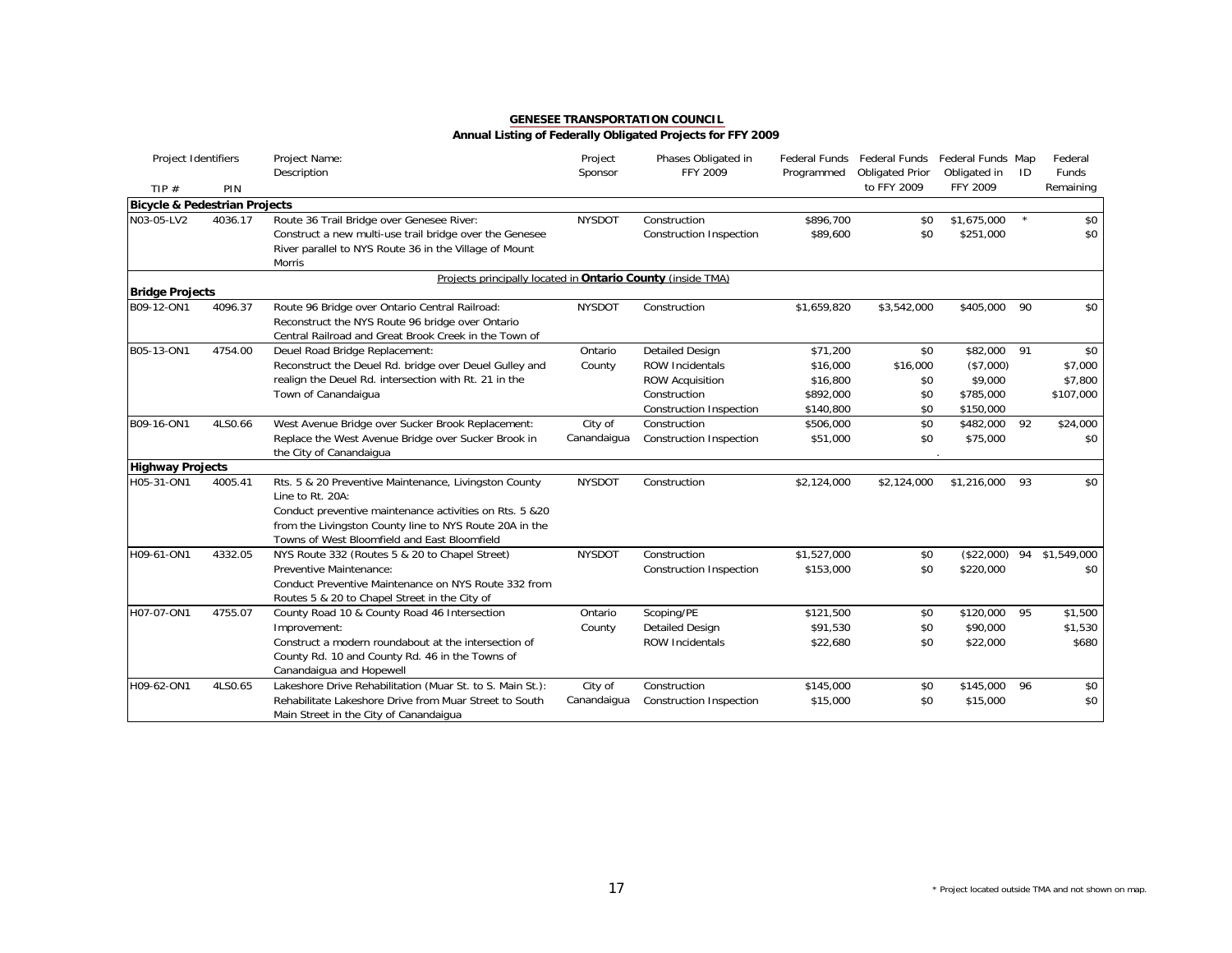### **Annual Listing of Federally Obligated Projects for FFY 2009**

| Project Identifiers     |         | Project Name:<br>Description                                                                   | Project<br>Sponsor | Phases Obligated in<br>FFY 2009 | Programmed  | Federal Funds Federal Funds Federal Funds Map<br><b>Obligated Prior</b> | Obligated in    | ID           | Federal<br><b>Funds</b> |
|-------------------------|---------|------------------------------------------------------------------------------------------------|--------------------|---------------------------------|-------------|-------------------------------------------------------------------------|-----------------|--------------|-------------------------|
| TIP $#$                 | PIN     |                                                                                                |                    |                                 |             | to FFY 2009                                                             | <b>FFY 2009</b> |              | Remaining               |
|                         |         | Projects principally located in Ontario County (inside and outside TMA)                        |                    |                                 |             |                                                                         |                 |              |                         |
| <b>Highway Projects</b> |         |                                                                                                |                    |                                 |             |                                                                         |                 |              |                         |
| H09-65-ON1              | 4LS0.67 | Ontario County Highway Rehabilitation:                                                         | Ontario            | Construction                    | \$2,536,000 | \$0                                                                     | \$2,650,000     | 97           | \$0                     |
|                         |         | Conduct Highway Rehabilitation at 3 locations in Ontario                                       | County & T.        | <b>Construction Inspection</b>  | \$254,000   | \$0                                                                     | \$139,000       |              | \$115,000               |
|                         |         | County (PINs 4LS067, 4LS068, and 4LS069)                                                       | of Phelps          |                                 |             |                                                                         |                 |              |                         |
| H09-70-ON3              | 4021.22 | NYS Route 21 (NYS Route 96 to NYS Route 332)                                                   | <b>NYSDOT</b>      | Construction                    | \$1,091,000 | \$0                                                                     | \$861,000       | 98           | \$230,000               |
|                         |         | Preventive Maintenance                                                                         |                    |                                 |             |                                                                         |                 |              |                         |
|                         |         | Conduct Preventive Maintenance on NYS Rt. 21 from NYS                                          |                    |                                 |             |                                                                         |                 |              |                         |
|                         |         | Rt. 96 to NYS Rt. 332 in the T. & V. of Manchester, V. of                                      |                    |                                 |             |                                                                         |                 |              |                         |
|                         |         | Shortsville, T. of Hopewell, and T. & C. of Canandaigua                                        |                    |                                 |             |                                                                         |                 |              |                         |
| H09-64-ON3              | 4064.11 | NYS Route 64 (Dugway Road to Routes 5 & 20)<br>Preventive Maintenance                          | <b>NYSDOT</b>      | Construction                    | \$600,000   | \$0                                                                     | \$750,000       | -99          | \$0                     |
|                         |         | Conduct Preventive Maintenance on NYS Route 64 from                                            |                    |                                 |             |                                                                         |                 |              |                         |
|                         |         | Dugway Road to Routes 5 & 20 in Towns of Bristol and                                           |                    |                                 |             |                                                                         |                 |              |                         |
|                         |         | East Bloomfield                                                                                |                    |                                 |             |                                                                         |                 |              |                         |
|                         |         | Projects principally located in Ontario County (outside TMA)                                   |                    |                                 |             |                                                                         |                 |              |                         |
| <b>Highway Projects</b> |         |                                                                                                |                    |                                 |             |                                                                         |                 |              |                         |
| H09-63-ON2              | 4021.24 | NYS Route 21 (Greisha Hill Road to Bopple Hill Road)                                           | <b>NYSDOT</b>      | Construction                    | \$909,000   | \$0                                                                     | \$615,000       | $\pmb{\ast}$ | \$294,000               |
|                         |         | Preventive Maintenance                                                                         |                    |                                 |             |                                                                         |                 |              |                         |
|                         |         | Conduct Preventive Maintenance on NYS Route 21 from                                            |                    |                                 |             |                                                                         |                 |              |                         |
|                         |         | Greisha Hill Road to Bopple Hill Road in the Town of                                           |                    |                                 |             |                                                                         |                 |              |                         |
|                         |         | <b>Bristol</b>                                                                                 |                    |                                 |             |                                                                         |                 |              |                         |
| H09-71-ON2              | 4096.52 | NYS Route 96 (NYS Route 88 to Lester Road) Preventive                                          | <b>NYSDOT</b>      | Construction                    | \$564,000   | \$0                                                                     | \$374,889       |              | \$189,111               |
|                         |         | Maintenance:                                                                                   |                    | <b>Construction Inspection</b>  | \$56,000    | \$0                                                                     | \$45,000        |              | \$11,000                |
|                         |         | Conduct Preventive Maintenance on NYS Route 96 from                                            |                    |                                 |             |                                                                         |                 |              |                         |
|                         |         | NYS Route 88 to Lester Road in the Village of Phelps                                           |                    |                                 |             |                                                                         |                 |              |                         |
| H05-29-ON2              | 4014.36 | Rt. 14 Preventive Maintenance, Yates County Line to the                                        | <b>NYSDOT</b>      | Construction                    | \$420,000   | \$335,000                                                               | \$165,000       |              | \$0                     |
|                         |         | City of Geneva                                                                                 |                    |                                 |             |                                                                         |                 |              |                         |
|                         |         | Conduct preventive maintenance activities on NYS Route                                         |                    |                                 |             |                                                                         |                 |              |                         |
|                         |         | 14 from the Yates County line to the City of Geneva in                                         |                    |                                 |             |                                                                         |                 |              |                         |
|                         |         | the Town of Geneva                                                                             |                    |                                 |             |                                                                         |                 |              |                         |
| H09-67-ON2              | 4364.02 | NYS Route 364 (Gateway to NYS Route 5/20) VPP:                                                 | <b>NYSDOT</b>      | Construction                    | \$432,000   |                                                                         | \$436,000       |              | \$0                     |
|                         |         | Conduct Preventive Maintenance on NYS Route 364 from                                           |                    |                                 |             |                                                                         |                 |              |                         |
| H09-68-ON2              | 4488.04 | Gateway to Routes 5 & 20 in the Town of Gorham<br>NYS Route 488 (NYS Route 21 to NYS Route 96) | <b>NYSDOT</b>      | Construction                    | \$400,000   | \$0                                                                     | \$268,000       | $\pmb{\ast}$ | \$132,000               |
|                         |         | Preventive Maintenance:                                                                        |                    |                                 |             |                                                                         |                 |              |                         |
|                         |         | Conduct Preventive Maintenance on NYS Route 488 from                                           |                    |                                 |             |                                                                         |                 |              |                         |
|                         |         | NYS Route 21 to NYS Route 96 in the Towns of Hopewell                                          |                    |                                 |             |                                                                         |                 |              |                         |
|                         |         | and Phelps                                                                                     |                    |                                 |             |                                                                         |                 |              |                         |
|                         |         |                                                                                                |                    |                                 |             |                                                                         |                 |              |                         |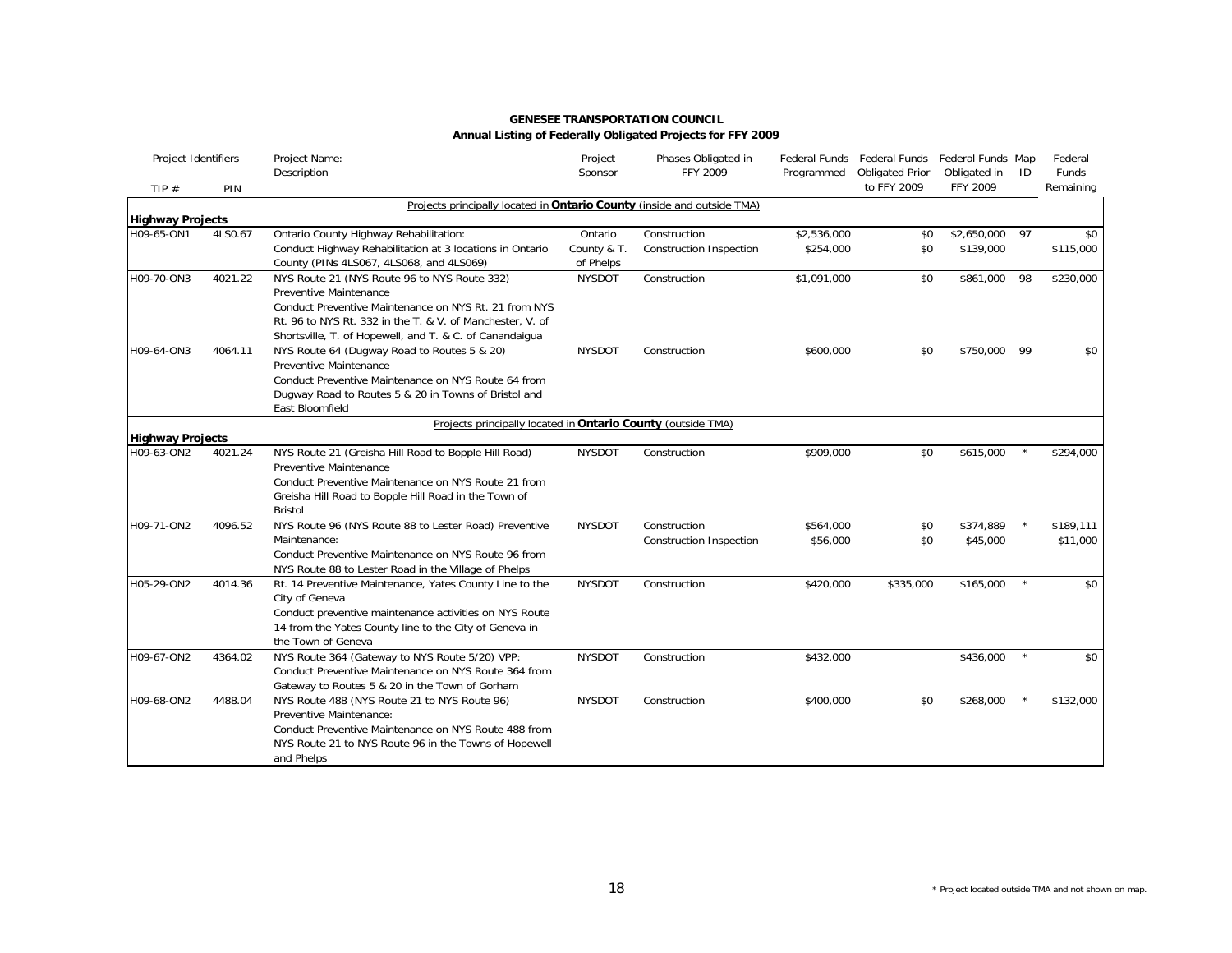| Project Identifiers               |         | Project Name:<br>Description                                                                                                                                                                                                              | Project<br>Sponsor   | Phases Obligated in<br><b>FFY 2009</b>                         | Programmed                      | Federal Funds Federal Funds<br><b>Obligated Prior</b> | Federal Funds Map<br>Obligated in | ID      | Federal<br>Funds       |
|-----------------------------------|---------|-------------------------------------------------------------------------------------------------------------------------------------------------------------------------------------------------------------------------------------------|----------------------|----------------------------------------------------------------|---------------------------------|-------------------------------------------------------|-----------------------------------|---------|------------------------|
| TIP $#$                           | PIN     |                                                                                                                                                                                                                                           |                      |                                                                |                                 | to FFY 2009                                           | FFY 2009                          |         | Remaining              |
| H05-09-ON2                        | 4753.76 | Reconstruction of Route 14, South City Line to Geneva-<br>on-the-Lake:<br>Reconstruct NYS Route 14 from the south City line to<br>Geneva-on-the-Lake in the City of Geneva                                                                | City of<br>Geneva    | Scoping/PE<br><b>Detailed Design</b>                           | \$12,800<br>\$9,000             | \$0<br>\$0                                            | \$96,000<br>\$64,000              | $\star$ | \$0<br>\$0             |
| <b>Bridge Projects</b>            |         |                                                                                                                                                                                                                                           |                      |                                                                |                                 |                                                       |                                   |         |                        |
| B07-41-ON2                        | 4245.02 | Rt. 245 over Parish Creek Reconstruction:<br>Reconstruct the NYS Route 245 bridge over Parish Creek<br>in the Town of Naples                                                                                                              | <b>NYSDOT</b>        | <b>Construction Inspection</b>                                 | \$84,000                        | \$0                                                   | \$79,000                          |         | \$5,000                |
| B05-21-ON2                        | 4753.99 | North Wayne Road Bridge over Canandaigua Outlet:<br>Reconstruct the North Wayne Rd. bridge over<br>Canandaigua Outlet in the Village of Phelps                                                                                            | Ontario<br>County    | <b>ROW Acquisition</b>                                         | \$29,600                        |                                                       | \$8,000                           | $\star$ | \$21,600               |
| $97 - A3 - 3$                     | 4932.49 | Booth Street Railroad Crossing:<br>Reconstruct the Booth Street Railroad crossing in the<br>Village of Shortsville                                                                                                                        | <b>NYSDOT</b>        | Construction                                                   | \$110,000                       | \$0                                                   | \$172,000                         |         | \$0                    |
| <b>Other Projects</b>             |         |                                                                                                                                                                                                                                           |                      |                                                                |                                 |                                                       |                                   |         |                        |
| O07-06-ON2                        | 4014.37 | Geneva Park & Ride, Intersection of Rt. 14 and the<br>Thruway:<br>Construct a new Park & Ride facility at the intersection of<br>NYS Route 14 and the Thruway (I-90) in the Town of<br>Phelps                                             | <b>NYSDOT</b>        | Scoping/PE<br><b>Detailed Design</b><br><b>ROW Incidentals</b> | \$52,000<br>\$35,200<br>\$7,200 | \$0<br>\$0<br>$\mathbf 0$                             | \$13,000<br>\$50,000<br>\$12,000  |         | \$39,000<br>\$0<br>\$0 |
|                                   |         | Projects principally located in Orleans County (outside TMA)                                                                                                                                                                              |                      |                                                                |                                 |                                                       |                                   |         |                        |
| <b>Highway Projects</b><br>97A4-1 | 4031.05 | Routes 31 & 98 in Albion                                                                                                                                                                                                                  | <b>NYSDOT</b>        |                                                                | \$8,229,000                     | \$11,546,000                                          | \$694,000                         | $\star$ |                        |
| H99-41-COR2                       | 4031.52 | Route 31 Reconstruction, Stage 3:<br>Reconstruct NYS Route 31 (Center St.) in the Village of<br>Medina                                                                                                                                    | Village of<br>Medina | Construction<br><b>ROW Incidentals</b>                         | \$0                             | \$0                                                   | \$57,000                          |         | \$0<br>\$0             |
| H09-72-OR2                        | 4031.76 | NYS Route 31 (Niagara County Line to Salt Works Road)<br>Preventive Maintenance:<br>Conduct Preventive Maintenance on NYS Route 31 from<br>the Niagara County Line to Salt Works Road in the Town<br>of Shelby                            | <b>NYSDOT</b>        | Construction                                                   | \$400,000                       | \$0                                                   | \$318,000                         |         | \$82,000               |
| H07-64-MN3                        | 4933.51 | Hoffman Road Railroad Crossing:<br>Upgrade warning sign devices from passive to active<br>warning lights and gates at the Genesee Valley<br>Transportation Falls Road Railroad Crossing at Hoffman<br>Road in the Town of Shelby (4TRR08) | <b>NYSDOT</b>        | Other                                                          | \$158,000                       | \$0                                                   | \$158,000                         |         | \$0                    |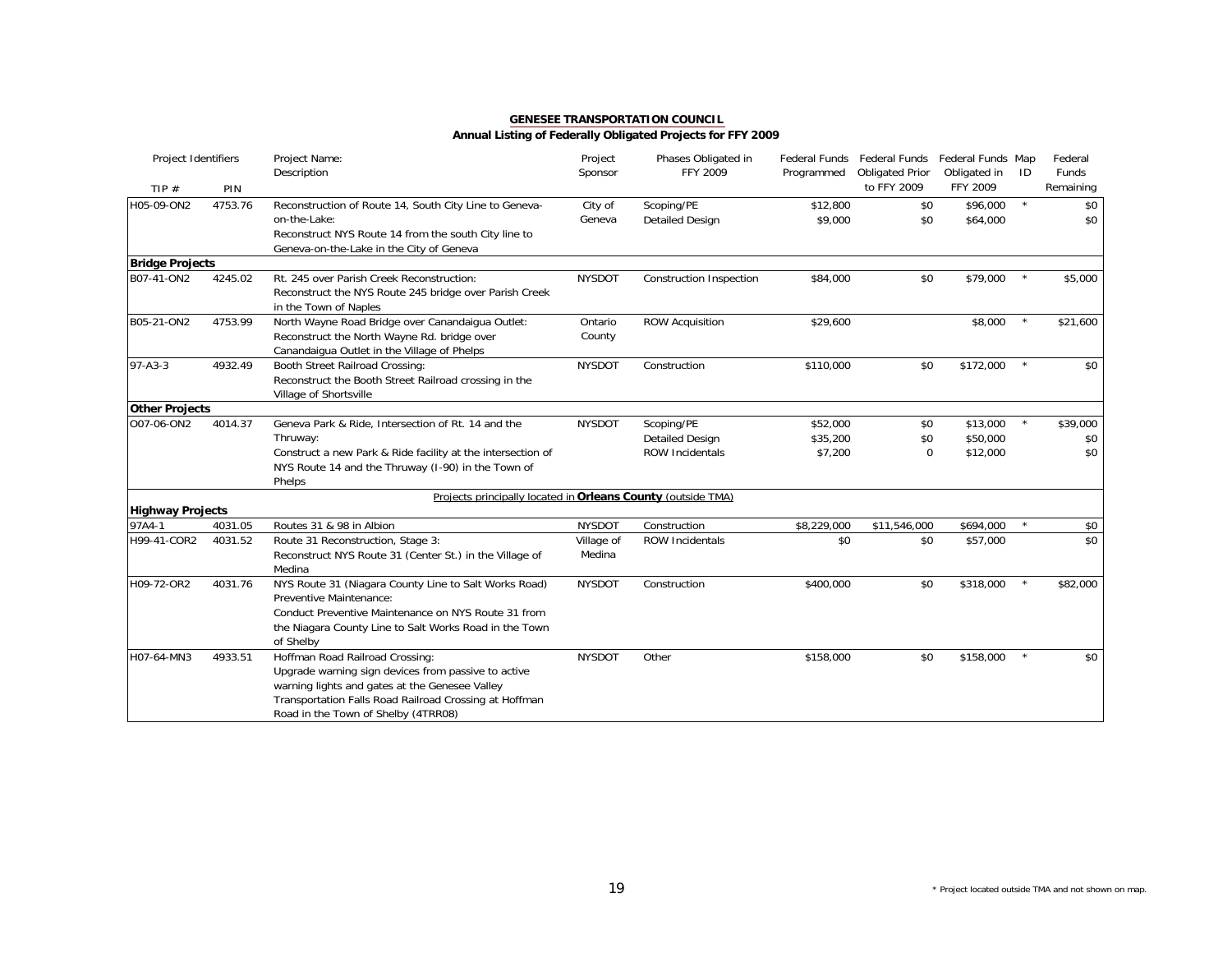| Project Identifiers                      |         | Project Name:<br>Description                                                                           | Project<br>Sponsor | Phases Obligated in<br>FFY 2009 | Programmed | Federal Funds Federal Funds Federal Funds Map<br><b>Obligated Prior</b> | Obligated in    | ID      | Federal<br>Funds |
|------------------------------------------|---------|--------------------------------------------------------------------------------------------------------|--------------------|---------------------------------|------------|-------------------------------------------------------------------------|-----------------|---------|------------------|
| TIP $#$                                  | PIN     |                                                                                                        |                    |                                 |            | to FFY 2009                                                             | <b>FFY 2009</b> |         | Remaining        |
| <b>Bridge Projects</b>                   |         |                                                                                                        |                    |                                 |            |                                                                         |                 |         |                  |
| B07-39-OR2                               | 4104.28 | Rt. 104 over Jeddo Creek Reconstruction:                                                               | <b>NYSDOT</b>      | Construction                    | \$410,380  | \$506,000                                                               | \$78,000        |         | \$0              |
|                                          |         | Reconstruct the NYS Route 104 bridge over Jeddo Creek                                                  |                    | <b>Construction Inspection</b>  | \$57,510   | \$61,000                                                                | \$9,000         |         | \$0              |
|                                          |         | in the Town of Ridgeway                                                                                |                    |                                 |            |                                                                         |                 |         |                  |
| B03-09-OR2                               | 4753.70 | Eagle Harbor Road Bridge:                                                                              | Orleans            | <b>Detailed Design</b>          | \$51,200   | \$53,000                                                                | \$22,000        | $\star$ | \$0              |
|                                          |         | Reconstruct the Eagle Harbor Rd. bridge over Otter                                                     | County             | <b>ROW Acquisition</b>          | \$8,800    | \$0                                                                     | \$29,000        |         | \$0              |
|                                          |         | Creek in the Town of Gaines                                                                            |                    |                                 |            |                                                                         |                 |         |                  |
| <b>Bicycle &amp; Pedestrian Projects</b> |         |                                                                                                        |                    |                                 |            |                                                                         |                 |         |                  |
| N07-15-OR2                               | 4760.40 | Village of Medina Downtown to School Sidewalk and                                                      | Village of         | Scoping/PE                      | \$0        |                                                                         | \$11,000        | $\star$ | \$0              |
|                                          |         | Streetscape:                                                                                           | Medina             | <b>Detailed Design</b>          | \$0        |                                                                         | \$82,000        |         | \$0              |
|                                          |         | Replace approximately 2.5 miles of existing sidewalks                                                  |                    | Construction                    | \$931,970  |                                                                         | \$773,000       |         | \$158,970        |
|                                          |         | and construct new sidewalks throughout the Village of                                                  |                    | Construction Inspection         | \$0        |                                                                         | \$79,000        |         | \$0              |
| <b>Other Projects</b>                    |         |                                                                                                        |                    |                                 |            |                                                                         |                 |         |                  |
| O09-02-OR2                               | 4LS0.70 | Orleans County Sign Replacement Program:                                                               | Orleans            | Other                           | \$200,000  | \$0                                                                     | \$200,000       |         | \$0              |
|                                          |         | Replace road signs in compliance with latest MUTCD<br>standards                                        | County             |                                 |            |                                                                         |                 |         |                  |
|                                          |         | Projects principally located in Wayne County (inside TMA)                                              |                    |                                 |            |                                                                         |                 |         |                  |
| <b>Highway Projects</b>                  |         |                                                                                                        |                    |                                 |            |                                                                         |                 |         |                  |
| H09-79-WA1                               | 4LS0.76 | County Road 203/Atlantic Ave. (Downs Rd. to NYS Route                                                  | Wayne              | Construction                    | \$123,000  | \$0                                                                     | \$105,000 100   |         | \$18,000         |
|                                          |         | 350) Rehabilitation:                                                                                   | County             | Construction Inspection         | \$12,000   | \$0                                                                     | \$30,000        |         | \$0              |
|                                          |         | Rehabilitate County Road 203/Atlantic Ave. from Downs<br>Road to NYS Route 350 in the Town of Walworth |                    |                                 |            |                                                                         |                 |         |                  |
|                                          |         | Projects principally located in Wayne County (outside TMA)                                             |                    |                                 |            |                                                                         |                 |         |                  |
| <b>Highway Projects</b>                  |         |                                                                                                        |                    |                                 |            |                                                                         |                 |         |                  |
| H09-76-WA2                               | 4031.82 | NYS Route 31 (Palmyra to Scott Street) Preventive                                                      | <b>NYSDOT</b>      | Construction                    | \$700,000  | \$0                                                                     | \$795,000       |         | \$0              |
|                                          |         | Maintenance:                                                                                           |                    |                                 |            |                                                                         |                 |         |                  |
|                                          |         | Conduct Preventive Maintenance on NYS Route 31 from                                                    |                    |                                 |            |                                                                         |                 |         |                  |
|                                          |         | Palmyra to Scott Street in the Towns of Palmyra and                                                    |                    |                                 |            |                                                                         |                 |         |                  |
|                                          |         | Arcadia, and the Village of Newark                                                                     |                    |                                 |            |                                                                         |                 |         |                  |
| H09-74-WA2                               | 4088.18 | NYS Route 88 (V. of Newark to NYS Route 104) VPP:                                                      | <b>NYSDOT</b>      | Construction                    | \$530,000  | \$0                                                                     | \$356,000       |         | \$174,000        |
|                                          |         | Conduct Preventive Maintenance on NYS Route 88 from                                                    |                    |                                 |            |                                                                         |                 |         |                  |
|                                          |         | the northern Newark Village Line to NYS Route 104 in the                                               |                    |                                 |            |                                                                         |                 |         |                  |
|                                          |         | Towns of Arcadia and Sodus                                                                             |                    |                                 |            |                                                                         |                 |         |                  |
| H07-41-WA2                               | 4414.07 | Rt. 414 from Canal to Rt. 31 & Rt. 31 from Rt. 414 to the                                              | <b>NYSDOT</b>      | Preliminary Design              | \$218,700  | \$0                                                                     | \$203,000       | $\star$ | \$15,700         |
|                                          |         | west Village line:                                                                                     |                    | <b>ROW Incidentals</b>          | \$65,610   | \$0                                                                     | \$43,000        |         | \$22,610         |
|                                          |         | Reconstruct or rehab. NYS Rt. 414 (Glasgow St.) from                                                   |                    |                                 |            |                                                                         |                 |         |                  |
|                                          |         | the Erie Canal to NYS Rt. 31 (Genesee St.) and NYS Rt.                                                 |                    |                                 |            |                                                                         |                 |         |                  |
|                                          |         | 31 from NYS Rt. 414 to the west village line in the V. of                                              |                    |                                 |            |                                                                         |                 |         |                  |
|                                          |         | Clyde                                                                                                  |                    |                                 |            |                                                                         |                 |         |                  |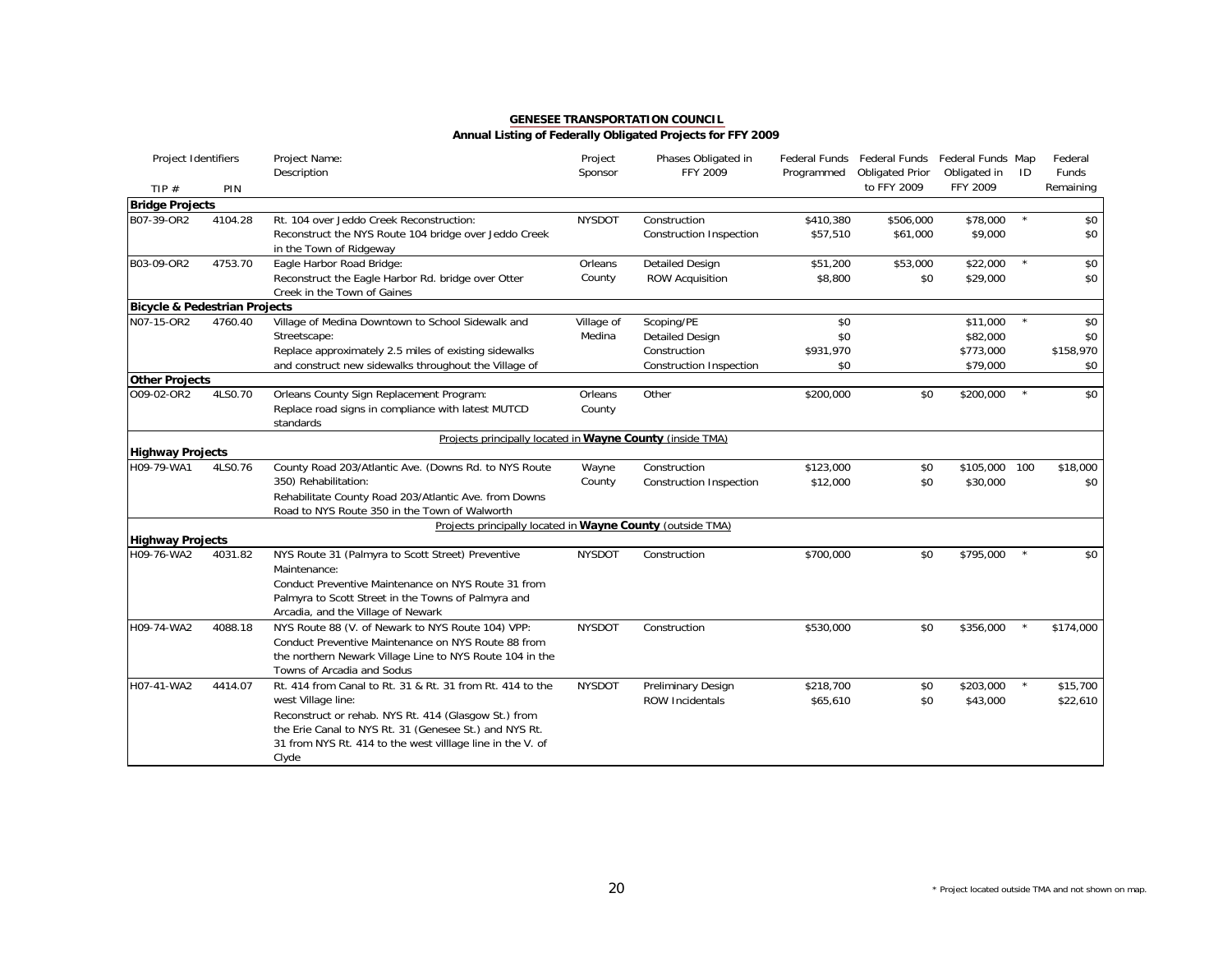| <b>GENESEE TRANSPORTATION COUNCIL</b>                       |  |
|-------------------------------------------------------------|--|
| Annual Listing of Federally Obligated Projects for FFY 2009 |  |

| Project Identifiers           |         | Project Name:<br>Description                                                                                                                                                                                                                             | Project<br>Sponsor    | Phases Obligated in<br>FFY 2009                               | Programmed                                 | Federal Funds Federal Funds<br><b>Obligated Prior</b> | Federal Funds Map<br>Obligated in            | ID      | Federal<br><b>Funds</b>      |
|-------------------------------|---------|----------------------------------------------------------------------------------------------------------------------------------------------------------------------------------------------------------------------------------------------------------|-----------------------|---------------------------------------------------------------|--------------------------------------------|-------------------------------------------------------|----------------------------------------------|---------|------------------------------|
| TIP $#$                       | PIN     |                                                                                                                                                                                                                                                          |                       |                                                               |                                            | to FFY 2009                                           | FFY 2009                                     |         | Remaining                    |
| H07-64-MN3                    | 4933.52 | Ontario-Midland Railroad Crossings:<br>Bring all public at-grade highway crossings of the Ontario-<br>Midland Railroad within Wayne County (approximately 40<br>locations) into compliance with new standards for<br>passive warning devices (4TTR08)    | <b>NYSDOT</b>         | Other                                                         | \$41,000                                   | \$0                                                   | \$41,000                                     |         | \$0                          |
| H09-75-WA2                    | 4LS0.72 | County Road 154/Lake Bluff Road (NYS Route 104 to<br>Ridge Road) Preventive Maintenance:<br>Conduct Preventive Maintenance on County Road<br>154/Lake Bluff Road from NYS Route 104 to Ridge Road<br>in the Town of Huron                                | Wayne<br>County       | Construction<br><b>Construction Inspection</b>                | \$91,000<br>\$9,000                        | \$0<br>\$0                                            | \$168,000<br>\$9,000                         |         | \$0<br>\$0                   |
| H09-78-WA2                    | 4LS0.74 | County Road 103/Ridge Road (East Williamson Hamlet to<br>Van Slyke Road) Rehabilitation:<br>Rehabilitate County Road 103/Ridge Road from East<br>Williamson Hamlet to Van Slyke Road in the Town of<br>Sodus                                             | Wayne<br>County       | Construction<br>Construction Inspection                       | \$380,000<br>\$38,000                      | \$0<br>\$0                                            | \$400,000<br>\$18,000                        |         | \$0<br>\$20,000              |
| <b>Bridge Projects</b>        |         |                                                                                                                                                                                                                                                          |                       |                                                               |                                            |                                                       |                                              |         |                              |
| B01-35-WA2                    | 4753.13 | CR143 (Ridge Rd.) Bridge:<br>Rehabilitate the County Road 143 (Ridge Rd.) bridge<br>over Sodus Bay in the Town of Huron                                                                                                                                  | Wayne<br>County       | Construction                                                  | \$1,200,000                                | \$3,163,000                                           | (\$455,000)                                  |         | \$0                          |
| B03-11-WA2                    | 4753.65 | Sodus Center Road Bridge:<br>Reconstruct the Sodus Center Rd. bridge over Salmon<br>Creek in the Town of Sodus                                                                                                                                           | Wayne<br>County       | <b>Detailed Design</b>                                        | \$48,000                                   | \$48,000                                              | \$12,000                                     |         | \$0                          |
| B07-31-WA2                    | 4754.93 | Water Street Bridge over Ganargua Creek:<br>Rehabilitate the Water St. bridge over Ganargua Creek in<br>the Village of Lyons                                                                                                                             | Village of<br>Lyons   | <b>Detailed Design</b>                                        | \$13,600                                   | \$0                                                   | \$76,000                                     |         | \$0                          |
| B09-18-WA2                    | 4LS0.71 | Van Buren Street Bridge over CSX RR Rehabilitation:<br>Rehabilitate the Van Buren Street Bridge over the CSX<br>railroad in the Town of Arcadia                                                                                                          | Town of<br>Arcadia    | Construction<br>Construction Inspection                       | \$432,000<br>\$43,000                      | \$0<br>\$0                                            | \$430,000<br>\$45,000                        | $\star$ | \$2,000<br>\$0               |
| B09-19-WA2                    | 4LS0.75 | Christian Holler Road Bridge over Salmon Creek<br>Rehabilitation:<br>Rehabilitate the Christian Holler Road Bridge over Salmon<br>Creek in the Town of Sodus                                                                                             | Wayne<br>County       | Construction<br><b>Construction Inspection</b>                | \$205,000<br>\$20,000                      | \$0<br>\$0                                            | \$200,000<br>\$25,000                        |         | \$5,000<br>\$0               |
| Bicycle & Pedestrian Projects |         |                                                                                                                                                                                                                                                          |                       |                                                               |                                            |                                                       |                                              |         |                              |
| N07-11-WA2                    | 4755.20 | Palmyra Elementary Walking Route to Education and<br>Wellness:<br>Construct 710' new sidewalk and reconstruct 805' of<br>sidewalk along Canandaigua St. (Rt. 21); install 4 speed<br>feedback signs; install 3 bike racks; distribute educ.<br>Materials | Village of<br>Palmyra | Scoping/PE<br><b>Detailed Design</b><br>Construction<br>Other | \$9,000<br>\$9,000<br>\$81,000<br>\$14,400 | \$0<br>\$0<br>\$0<br>\$0                              | \$10,000<br>\$10,000<br>\$78,000<br>\$16,000 |         | \$0<br>\$0<br>\$3,000<br>\$0 |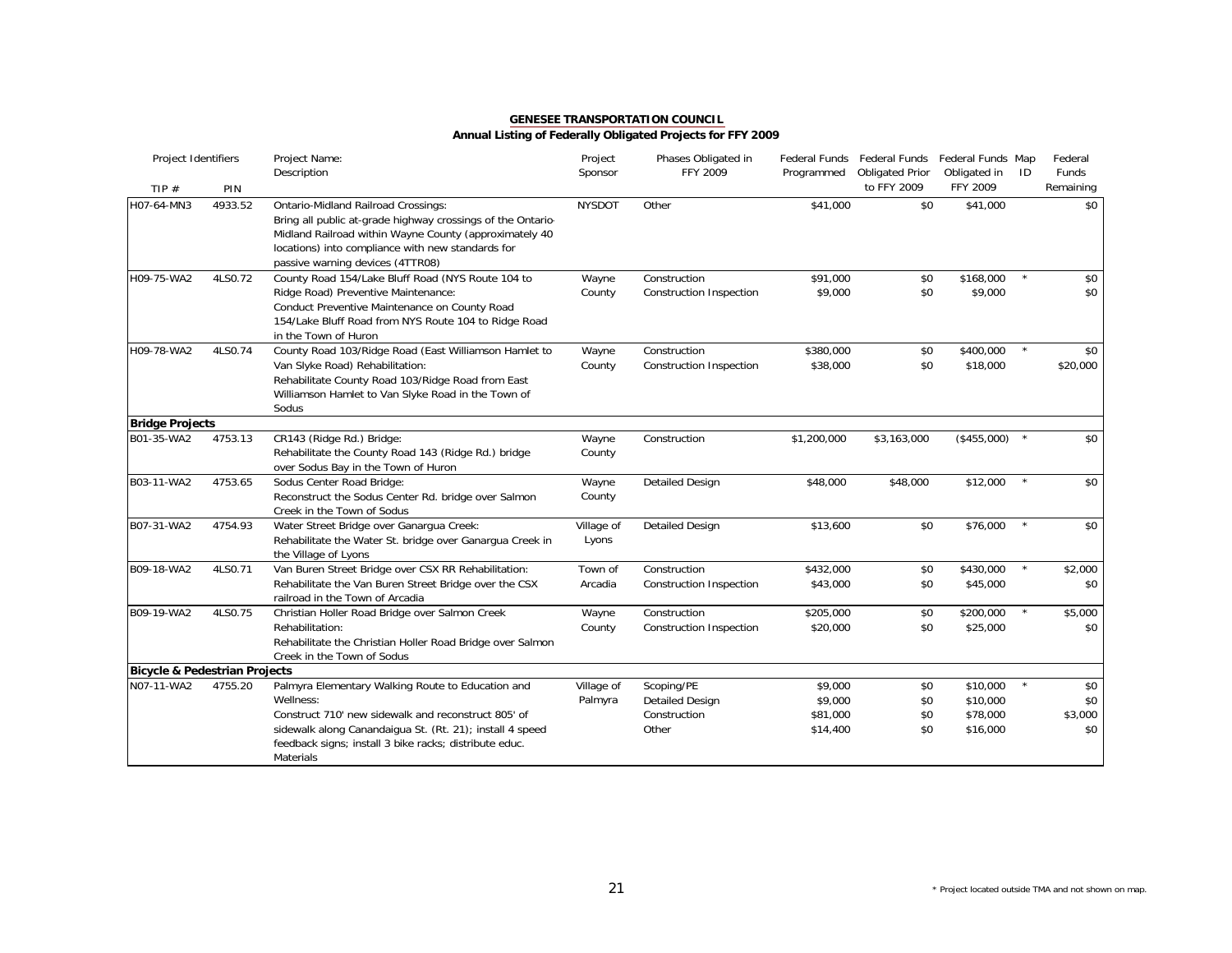### **Annual Listing of Federally Obligated Projects for FFY 2009**

| Project Identifiers     |         | Project Name:<br>Description                                                                                                                                                                                                   | Project<br>Sponsor    | Phases Obligated in<br>FFY 2009                | Programmed          | Federal Funds Federal Funds Federal Funds Map<br><b>Obligated Prior</b> | Obligated in        | ID      | Federal<br><b>Funds</b> |
|-------------------------|---------|--------------------------------------------------------------------------------------------------------------------------------------------------------------------------------------------------------------------------------|-----------------------|------------------------------------------------|---------------------|-------------------------------------------------------------------------|---------------------|---------|-------------------------|
| TIP $#$                 | PIN     |                                                                                                                                                                                                                                |                       |                                                |                     | to FFY 2009                                                             | FFY 2009            |         | Remaining               |
| N09-05-WA2              | 4LS0.77 | Ridge Road Sidewalk Replacement (Hamlet of Williamson):<br>Replace sidewalks along Ridge Road in the Hamlet of<br>Williamson                                                                                                   | Town of<br>Williamson | Construction<br><b>Construction Inspection</b> | \$73,000<br>\$7,000 | \$0<br>\$0                                                              | \$72,000<br>\$8,000 | $\star$ | \$1,000<br>\$0          |
|                         |         | Projects principally located in Wyoming County (outside TMA)                                                                                                                                                                   |                       |                                                |                     |                                                                         |                     |         |                         |
| <b>Highway Projects</b> |         |                                                                                                                                                                                                                                |                       |                                                |                     |                                                                         |                     |         |                         |
| H09-84-WY2              | 4019.56 | NYS Route 19 (NYS Route 78 to Route 19A) Preventive<br>Maintenance:<br>Conduct Preventive Maintenance on NYS Route 19 from<br>NYS Route 78 to Route 19A in the Town of Gainesville                                             | <b>NYSDOT</b>         | Construction                                   | \$300,000           | \$0                                                                     | \$339,000           |         | \$0                     |
| H09-86-WY2              | 4039.49 | NYS Route 39 (NYS Route 98 to Eagle Road) Preventive                                                                                                                                                                           | <b>NYSDOT</b>         | Construction                                   | \$764,000           | \$0                                                                     | \$622,000           |         | \$142,000               |
|                         |         | Maintenance:<br>Conduct Preventive Maintenance on NYS Route 39 from<br>NYS Route 98 to Eagle Road in the Towns of Eagle and<br>Arcade, and the Village of Arcade                                                               |                       | Construction Inspection                        | \$76,000            | \$0                                                                     | \$125,000           |         | \$0                     |
| H09-83-WY2              | 4039.52 | NYS Route 39 (V. of Castile to NYS Route 246) VPP:<br>Conduct Preventive Maintenance on NYS Route 39 from<br>the northern Castile Village Line to NYS Route 246 in the<br>Towns of Castile and Perry, and the Village of Perry | <b>NYSDOT</b>         | Construction                                   | \$226,000           | \$0                                                                     | \$520,000           |         | \$0                     |
| H01-49-WY2              | 4098.04 | Routes 98, 238, & 354:                                                                                                                                                                                                         | <b>NYSDOT</b>         | <b>Detailed Design</b>                         | \$296,800           | \$680,000                                                               | \$100,000           |         | \$0                     |
|                         |         | Reconstruct NYS Routes 98, 238, and 354 in the Village                                                                                                                                                                         |                       | <b>ROW Incidentals</b>                         | \$134,400           | \$30,000                                                                | \$31,000            |         | \$73,400                |
|                         |         | of Attica                                                                                                                                                                                                                      |                       | <b>ROW Acquisition</b>                         | \$287,200           | \$0                                                                     | \$111,000           |         | \$176,200               |
| H09-85-WY2              | 4246.08 | NYS Route 246 (Perry Village Line to NYS Route 39)<br>Preventive Maintenance:<br>Conduct Preventive Maintenance on NYS Route 246 from<br>the northern Perry Village Line to NYS Route 39 in the<br>Village of Perry            | <b>NYSDOT</b>         | Construction                                   | \$200,000           | \$0                                                                     | \$152,000           |         | \$48,000                |
| H09-82-WY2              | 4354.06 | NYS Rte 354 (Erie County Line to NYS Rte 98) VPP:<br>Conduct Preventive Maintenance on NYS Route 354 from<br>the Erie County Line to NYS Route 98 in the Towns of<br>Bennington and Attica, and the Village of Attica          | <b>NYSDOT</b>         | Construction                                   | \$922,000           | \$0                                                                     | \$872,000           | $\star$ | \$50,000                |
| H07-43-WY2              | 4754.98 | CR#2 East Lake Road:                                                                                                                                                                                                           | Wyoming               | <b>ROW Acquisition</b>                         | \$10,400            | \$0                                                                     | \$2,000             | $\star$ | \$8,400                 |
|                         |         | Rehabilitate East Lake Rd. (County Rd. #2) from NYS                                                                                                                                                                            | County                | Construction                                   | \$1,932,000         | \$0                                                                     | \$2,008,000         |         | \$0                     |
|                         |         | Route 19A to NYS Route 39 in the Village of Silver<br>Springs and Towns of Castile and Gainesville                                                                                                                             |                       | <b>Construction Inspection</b>                 | \$160,000           | \$0                                                                     | \$180,000           |         | \$0                     |
| H09-81-WY2              | 4LS0.79 | County Road 59/Bixby Hill Road (NYS Route 39 to                                                                                                                                                                                | Wyoming               | Construction                                   | \$636,000           | \$0                                                                     | \$644,000           | $\star$ | \$0                     |
|                         |         | Cattaraugus County Line) Rehabilitation:<br>Rehabilitate County Road 59/Bixby Hill Road from NYS<br>Route 39 to the Cattaraugus County Line in the Town<br>and Village of Arcade                                               | County                | <b>Construction Inspection</b>                 | \$64,000            | \$0                                                                     | \$56,000            |         | \$8,000                 |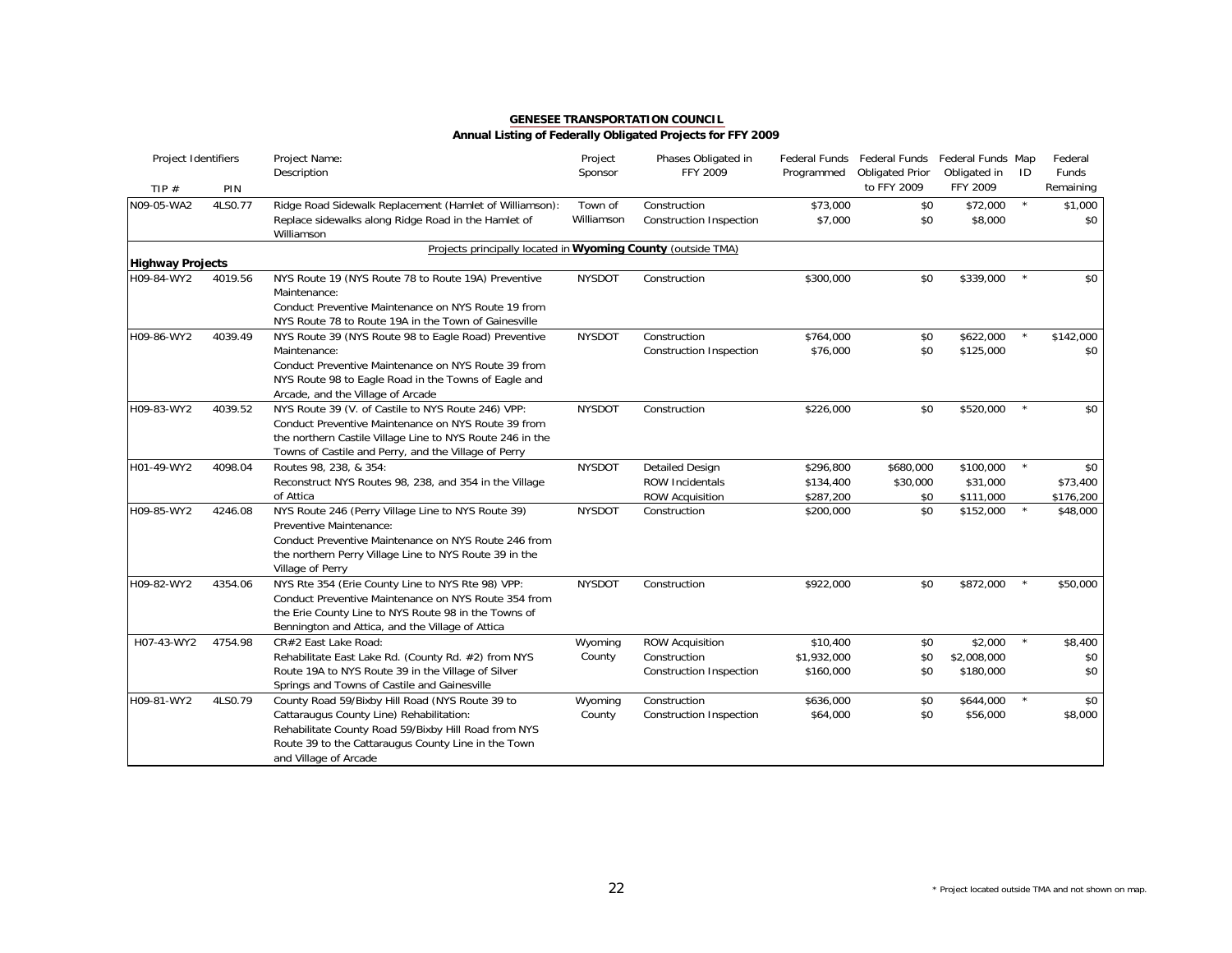| Project Identifiers                      |         | Project Name:<br>Description                                    | Project<br>Sponsor | Phases Obligated in<br>FFY 2009 | Programmed | Federal Funds Federal Funds Federal Funds Map<br><b>Obligated Prior</b> | Obligated in | ID      | Federal<br>Funds |
|------------------------------------------|---------|-----------------------------------------------------------------|--------------------|---------------------------------|------------|-------------------------------------------------------------------------|--------------|---------|------------------|
| TIP $#$                                  | PIN     |                                                                 |                    |                                 |            | to FFY 2009                                                             | FFY 2009     |         | Remaining        |
| <b>Bridge Projects</b>                   |         |                                                                 |                    |                                 |            |                                                                         |              |         |                  |
| B01-40-WY2                               | 4753.22 | Tooley Road Bridge:                                             | Wyoming            | Construction                    | \$336,000  | \$0                                                                     | \$62,000     |         | \$274,000        |
|                                          |         | Reconstruct the Tooley Rd. bridge over Cayuga Creek in          | County             | Construction Inspection         | \$40,000   | \$0                                                                     | \$40,000     |         | \$0              |
|                                          |         | the Town of Bennington                                          |                    | <b>ROW Incidentals</b>          | \$4,000    | \$0                                                                     | (\$2,000)    |         | \$6,000          |
| B05-26-WY2                               | 4754.06 | West Street Bridge over Cattaraugus Creek:                      | Wyoming            | Scoping/PE                      | \$92,800   |                                                                         | \$99,000     | $\star$ | \$0              |
|                                          |         | Reconstruct the West St. bridge over Cattaraugus Creek          | County             | <b>Detailed Design</b>          | \$72,000   |                                                                         | \$66,000     |         | \$6,000          |
|                                          |         | in the Village of Arcade                                        |                    | ROW Incidentals                 | \$1,600    |                                                                         | \$2,000      |         | \$0              |
| B07-51-WY2                               | 4754.99 | Urf Road over Cayuga Creek Preventive Maint:                    | Wyoming            | <b>Detailed Design</b>          | \$19,200   | \$24,000                                                                | \$26,000     | $\star$ | \$0              |
|                                          |         | Conduct element specific preventive maintenance on the          | County             | Construction                    | \$382,400  | \$0                                                                     | \$399,000    |         | \$0              |
|                                          |         | Urf Rd. bridge over Cayuga Creek in the Town of                 |                    | Construction Inspection         | \$42,400   | \$0                                                                     | \$86,000     |         | \$0              |
|                                          |         | Bennington                                                      |                    |                                 |            |                                                                         |              |         |                  |
| <b>Bicycle &amp; Pedestrian Projects</b> |         |                                                                 |                    |                                 |            |                                                                         |              |         |                  |
| N07-13-WY2                               | 4755.22 | Village of Arcade Safety Route: North St. Sidewalks and         | Village of         | Scoping/PE                      | \$28,500   | \$0                                                                     | \$30,000     |         | \$0              |
|                                          |         | Cattaraugus Trail:                                              | Arcade             | <b>Detailed Design</b>          | \$28,500   | \$0                                                                     | \$30,000     |         | \$0              |
|                                          |         | Construct 2,583' of sidewalk along North St.; two high          |                    | Construction                    | \$332,500  | \$0                                                                     | \$308,000    |         | \$24,500         |
|                                          |         | visibility, ladder-style crosswalks; a 100' pedestrian          |                    | Construction Inspection         | \$0        | \$0                                                                     | \$20,000     |         | \$0              |
|                                          |         | bridge over Cattaraugus Creek and a 2,100' multi-use            |                    |                                 |            |                                                                         |              |         |                  |
|                                          |         | Projects principally located Region-wide (inside & outside TMA) |                    |                                 |            |                                                                         |              |         |                  |
| <b>Highway Projects</b>                  |         |                                                                 |                    |                                 |            |                                                                         |              |         |                  |
| H07-51-R43                               | 4098.44 | High Risk Rural Road Improvements for 2012:                     | <b>NYSDOT</b>      | Scoping/PE                      | \$43,200   | \$0                                                                     | \$14,000     |         | \$29,200         |
|                                          |         | Address safety concerns on rural roads to be determined         |                    | <b>ROW Incidentals</b>          | \$5,400    | \$0                                                                     | \$10,000     |         | \$0              |
|                                          |         | (4T4912)                                                        |                    |                                 |            |                                                                         |              |         |                  |
| H09-73-R43                               | 4805.65 | NYSDOT Cracksealing Program (2009):                             | <b>NYSDOT</b>      | Construction                    | \$796,000  | \$0                                                                     | \$217,000    |         | \$579,000        |
|                                          |         | This project is a block program to conduct pavement             |                    | Construction Inspection         | \$23,000   | \$0                                                                     | \$33,000     |         | \$0              |
|                                          |         | crack sealing (Preventive Maintenance) at locations to be       |                    |                                 |            |                                                                         |              |         |                  |
|                                          |         | determined (PINs 480565 and 480573)                             |                    |                                 |            |                                                                         |              |         |                  |
| <b>Bridge Projects</b>                   |         |                                                                 |                    |                                 |            |                                                                         |              |         |                  |
| B09-17-R43                               | 4805.69 | NYSDOT Bridge Washing Program (2009):                           | <b>NYSDOT</b>      | Construction                    | \$500,000  | \$0                                                                     | \$352,000    |         | \$148,000        |
|                                          |         | This project is a block program to wash bridges                 |                    | Construction Inspection         | \$50,000   | \$0                                                                     | \$53,000     |         | \$0              |
|                                          |         | (Preventive Maintenance) at locations to be determined          |                    |                                 |            |                                                                         |              |         |                  |
| Bicycle & Pedestrian Projects            |         |                                                                 |                    |                                 |            |                                                                         |              |         |                  |
| N09-04-R43                               | 4T47.10 | NYSDOT Bicycle and Pedestrian Improvements (2009):              | <b>NYSDOT</b>      | Construction                    | \$273,000  | \$0                                                                     | \$251,000    |         | \$22,000         |
|                                          |         | This project is a placeholder for bicycle and pedestrian        |                    | Construction Inspection         | \$27,000   | \$0                                                                     | \$38,000     |         | \$0              |
|                                          |         | improvements at locations to be determined; the type of         |                    |                                 |            |                                                                         |              |         |                  |
|                                          |         | treatment will vary with the location                           |                    |                                 |            |                                                                         |              |         |                  |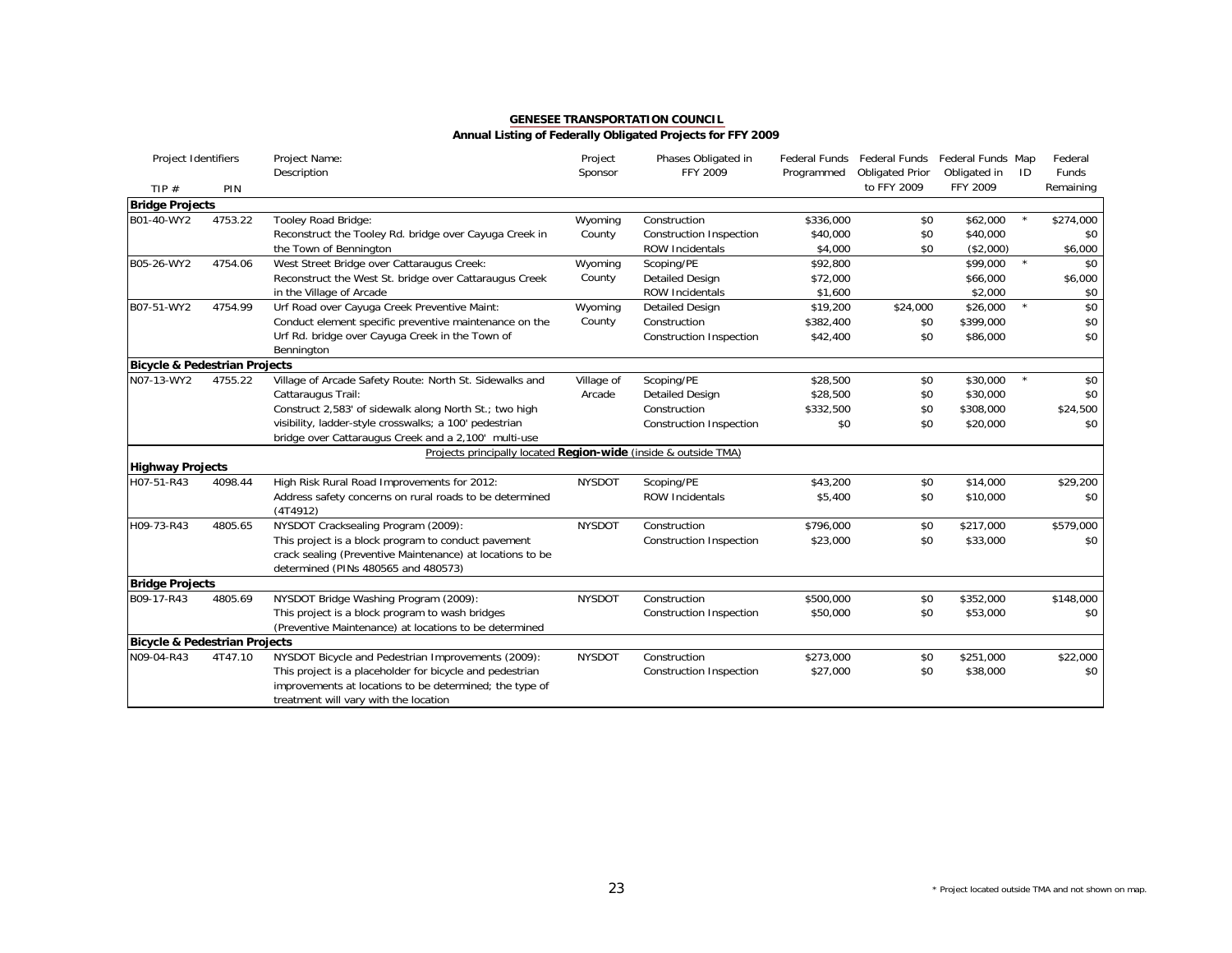| Project Identifiers   |         | Project Name:                                            | Project       | Phases Obligated in | Federal Funds | Federal Funds          | Federal Funds Map |     | Federal   |
|-----------------------|---------|----------------------------------------------------------|---------------|---------------------|---------------|------------------------|-------------------|-----|-----------|
|                       |         | Description                                              | Sponsor       | <b>FFY 2009</b>     | Programmed    | <b>Obligated Prior</b> | Obligated in      | -ID | Funds     |
| TIP $#$               | PIN     |                                                          |               |                     |               | to FFY 2009            | FFY 2009          |     | Remaining |
| <b>Other Projects</b> |         |                                                          |               |                     |               |                        |                   |     |           |
| 07-05-R43             | 4754.64 | Genesee Region Clean Community CMAQ Outreach &           | Genesee       | Other               | \$500,000     | \$0                    | \$1,000,000       |     | \$0       |
|                       |         | Implementation:                                          | Region Clean  |                     |               |                        |                   |     |           |
|                       |         | Implement a program to replace existing fleet vehicles   | Community     |                     |               |                        |                   |     |           |
|                       |         | with new alternative fueled vehicles and/or new vehicles |               |                     |               |                        |                   |     |           |
|                       |         | with approved retrofit modifications                     |               |                     |               |                        |                   |     |           |
| 107-02-R43            | 41TS.14 | Regional Traffic Operations Center Operations Staffing:  | <b>NYSDOT</b> | Other               | \$292,000     | \$0                    | \$666,000         | 78  | \$0       |
|                       |         | Increase supplemental staffing to allow NYSDOT to        |               |                     |               |                        |                   |     |           |
|                       |         | operate the Regional Traffic Operations Center with      |               |                     |               |                        |                   |     |           |
|                       |         | ATMS Operators 24 hours per day                          |               |                     |               |                        |                   |     |           |
| O98-05-R43            | 41TV.05 | <b>ITS Operations:</b>                                   | <b>NYSDOT</b> | Other               | \$945,000     | \$0                    | \$657,000         | 78  | \$288,000 |
|                       |         | Annual NYSDOT Intelligent Transportation Systems         |               |                     |               |                        |                   |     |           |
|                       |         | operations costs (includes PINs 41TS15 and 41TS16)       |               |                     |               |                        |                   |     |           |